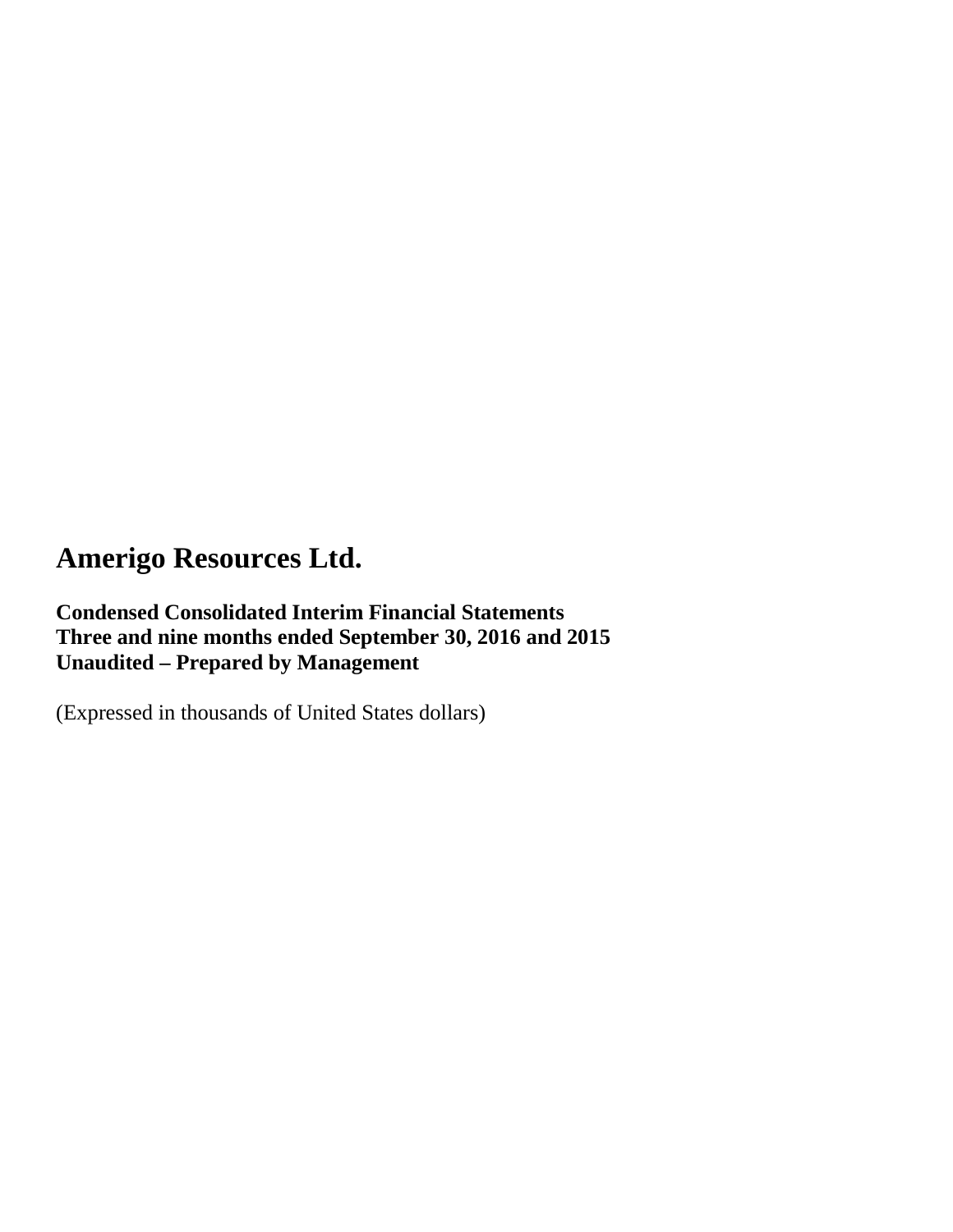Condensed Consolidated Interim Statements of Financial Position - Unaudited

### (expressed in thousands of U.S. dollars)

|                                       |                | September 30, | December 31, |
|---------------------------------------|----------------|---------------|--------------|
|                                       | <b>Notes</b>   | 2016<br>\$    | 2015<br>\$   |
| <b>Assets</b>                         |                |               |              |
| <b>Current assets</b>                 |                |               |              |
| Cash and cash equivalents             | 11(a)          | 21,056        | 9,032        |
| Trade and other receivables           |                | 3,699         | 911          |
| Taxes receivable                      |                | 6,362         | 13,846       |
| Prepaid expenses                      |                | 150           | 464          |
| Inventories                           | $\overline{4}$ | 7,107         | 7,502        |
|                                       |                | 38,374        | 31,755       |
| <b>Non-current assets</b>             |                |               |              |
| Investments                           |                | 1,699         | 992          |
| Property, plant and equipment         | 3.5            | 176,389       | 181,494      |
| Intangible assets                     |                | 4,837         | 5,025        |
| Deferred income tax asset             |                | 48            | 49           |
| Other non-current assets              |                | 910           | 895          |
| <b>Total assets</b>                   |                | 222,257       | 220,210      |
|                                       |                |               |              |
| <b>Liabilities</b>                    |                |               |              |
| <b>Current liabilities</b>            |                |               |              |
| Trade and other payables              |                | 15,510        | 14,543       |
| <b>DET</b> royalties                  | 2              | 10,905        | 4,205        |
| Current portion of borrowings         | 6              | 11,423        | 17,964       |
| Current portion of interest rate swap | 6              | 76            | 76           |
| Current income tax liabilities        |                | 150           | 87           |
| Royalty derivative to related parties | 7              | 1,449         | 879          |
|                                       |                | 39,513        | 37,754       |
| <b>Non-current liabilities</b>        |                |               |              |
| Severance provisions                  |                | 813           | 662          |
| <b>Borrowings</b>                     | 6              | 63,035        | 54,681       |
| Interest rate swap                    | 6              | 479           | 635          |
| Royalty derivative to related parties | $\overline{7}$ | 7,404         | 8,011        |
| Deferred income tax liability         |                | 25,351        | 23,523       |
| Other non-current liabilities         |                | 733           | 50           |
| <b>Total liabilities</b>              |                | 137,328       | 125,316      |
|                                       |                |               |              |
| <b>Equity</b>                         | 8              |               |              |
| Share Capital                         |                | 78,168        | 78,057       |
| Other reserves                        |                | 7,435         | 7,289        |
| Accumulated other comprehensive loss  |                | (1,999)       | (2,292)      |
| Retained earnings                     |                | 1,325         | 11,840       |
| Total equity                          |                | 84,929        | 94,894       |
| <b>Total equity and liabilities</b>   |                | 222,257       | 220,210      |
| <b>Commitments</b>                    | 13             |               |              |
| <b>Subsequent Events</b>              | 14             |               |              |

The accompanying notes are an integral part of these interim condensed consolidated financial statements.

**Approved by the Board of Directors** "Robert Gayton" "George Ireland"

Director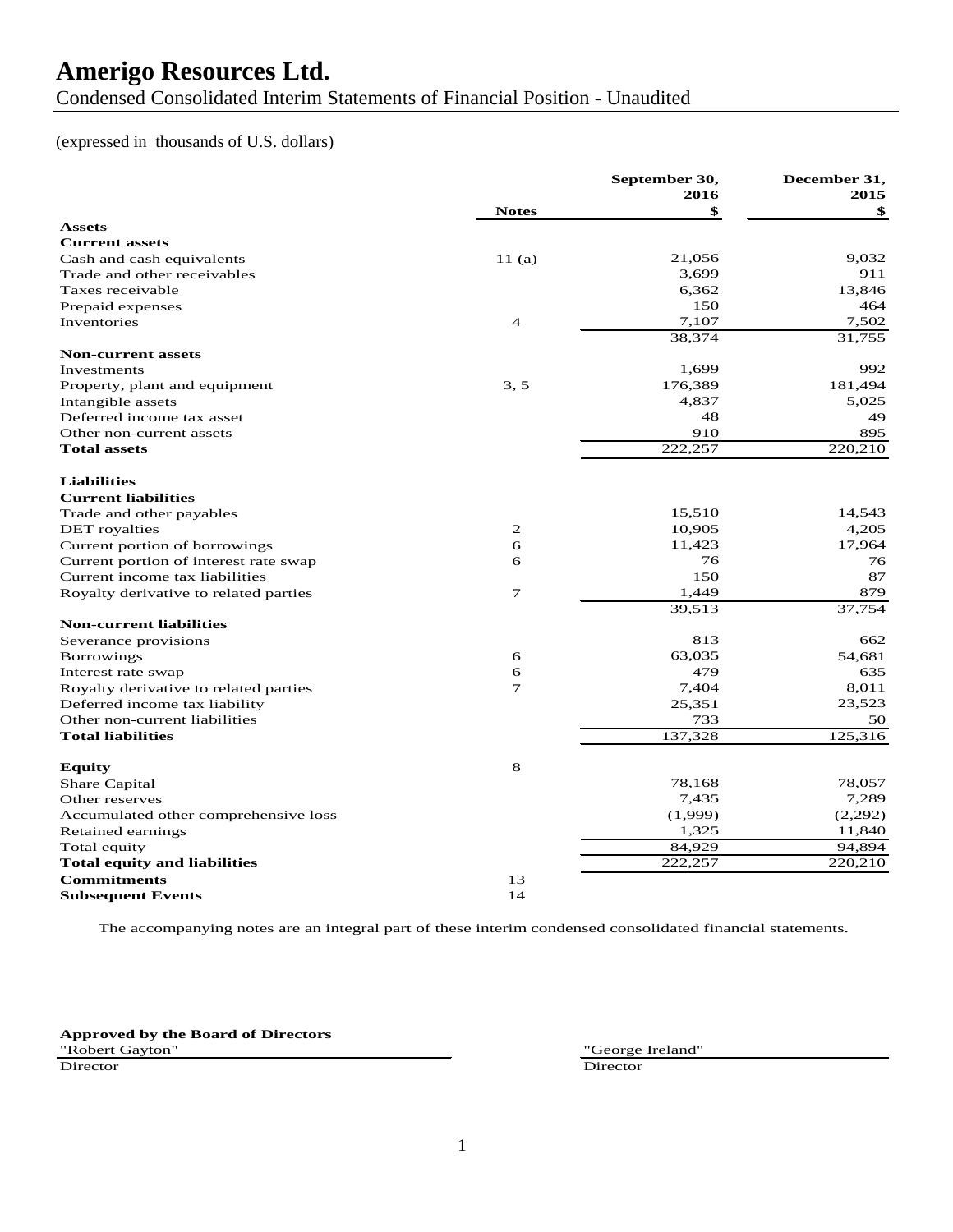Condensed Consolidated Interim Statements of Comprehensive Loss - Unaudited

## (expressed in thousands of U.S. dollars)

|                                                                       |              | Three months ended September 30, |             | Nine months ended September 30, |             |
|-----------------------------------------------------------------------|--------------|----------------------------------|-------------|---------------------------------|-------------|
|                                                                       | <b>Notes</b> | 2016                             | 2015        | 2016                            | 2015        |
|                                                                       |              | \$                               | \$          | \$                              | \$          |
| Revenue                                                               |              |                                  |             |                                 |             |
| Gross tolling revenue                                                 |              | 32,500                           | 14,897      | 87,858                          | 62,833      |
| Notional items deducted from gross tolling revenue                    |              |                                  |             |                                 |             |
| Smelting and refining                                                 |              | (5,246)                          | (3,040)     | (14, 539)                       | (10, 425)   |
| DET royalties - copper                                                |              | (5,495)                          | (2, 492)    | (14, 915)                       | (11, 346)   |
| Transportation                                                        |              | (460)                            | (237)       | (1,225)                         | (856)       |
|                                                                       |              | 21,299                           | 9,128       | 57,179                          | 40,206      |
| Molybdenum and other revenue                                          |              | 2,084                            | 1,642       | 4,735                           | 4,608       |
|                                                                       |              | 23,383                           | 10,770      | 61,914                          | 44,814      |
| <b>Tolling and production costs</b>                                   |              |                                  |             |                                 |             |
| Tolling and production costs                                          |              | (19, 845)                        | (12,507)    | (55,092)                        | (44, 110)   |
| DET royalties - molybdenum                                            |              | (84)                             |             | (84)                            |             |
| Depreciation and amortization                                         |              | (3,295)                          | (1,681)     | (9,888)                         | (5,040)     |
| Administration                                                        |              | (1,076)                          | (1,102)     | (3, 331)                        | (3,246)     |
|                                                                       |              | (24, 300)                        | (15,290)    | (68, 395)                       | (52, 396)   |
| <b>Gross</b> loss                                                     |              | (917)                            | (4,520)     | (6,481)                         | (7,582)     |
| Other expenses                                                        |              |                                  |             |                                 |             |
| General and administration                                            | 10(a)        | (652)                            | (666)       | (2,076)                         | (2, 284)    |
| Other (expenses) gains                                                | 10(b)        | (17)                             | (724)       | 1,059                           | (1,631)     |
| Royalty derivative to related parties including changes in fair value | 10(c)        | 254                              | (826)       | (224)                           | (752)       |
|                                                                       |              | (415)                            | (2,216)     | (1,241)                         | (4,667)     |
| <b>Operating loss</b>                                                 |              | (1, 332)                         | (6,736)     | (7, 722)                        | (12, 249)   |
|                                                                       | 10(d)        | (973)                            | (235)       | (3,850)                         | (940)       |
| Finance expense                                                       |              | (973)                            | (235)       | (3,850)                         | (940)       |
| Loss before tax                                                       |              | (2,305)                          | (6,971)     | (11, 572)                       | (13, 189)   |
|                                                                       |              |                                  |             |                                 |             |
| Income tax (expense) recovery                                         |              | (240)                            | 810         | 1,057                           | 929         |
| <b>Net loss</b>                                                       |              | (2,545)                          | (6, 161)    | (10, 515)                       | (12,260)    |
| Other comprehensive income (loss), net of tax                         |              |                                  |             |                                 |             |
| Items that may be reclassified subsequently to net loss               |              |                                  |             |                                 |             |
| Cumulative translation adjustment                                     |              | 99                               | 373         | (388)                           | 669         |
| Unrealized gains (losses) on investments                              |              | 53                               | (662)       | 707                             | (889)       |
| Severance provision                                                   |              | (3)                              | $10\,$      | (26)                            | (3)         |
| Other comprehensive income (loss), net of tax                         |              | 149                              | (279)       | 293                             | (223)       |
| <b>Comprehensive loss</b>                                             |              | (2,396)                          | (6,440)     | (10, 222)                       | (12, 483)   |
| Weighted average number of shares outstanding, basic                  |              | 174,682,058                      | 173,610,629 | 174,324,915                     | 173,610,629 |
| Weighted average number of shares outstanding, diluted                |              | 174,682,058                      | 173,610,629 | 174,324,915                     | 173,610,629 |
| Loss per share                                                        |              |                                  |             |                                 |             |
| Basic                                                                 |              | (0.01)                           | (0.03)      | (0.06)                          | (0.07)      |
| Diluted                                                               |              | (0.01)                           | (0.03)      | (0.06)                          | (0.07)      |
|                                                                       |              |                                  |             |                                 |             |

The accompanying notes are an integral part of these interim condensed consolidated financial statements.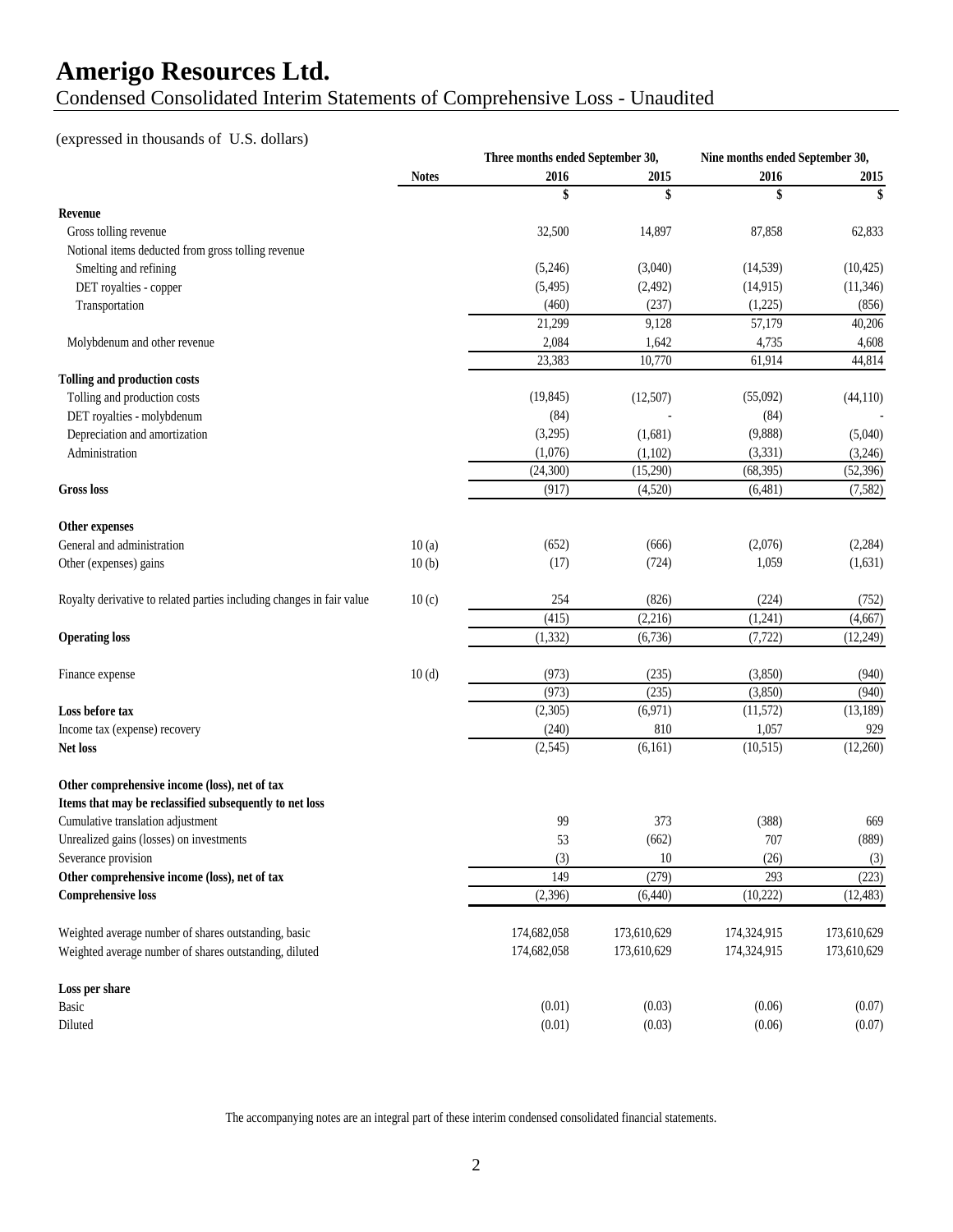Condensed Consolidated Interim Statements of Cash Flows - Unaudited

#### (expressed in thousands of U.S. dollars)

|                                                       |          | Three months ended September 30, |          | Nine months ended September 30, |  |
|-------------------------------------------------------|----------|----------------------------------|----------|---------------------------------|--|
|                                                       | 2016     | 2015                             | 2016     | 2015                            |  |
|                                                       | \$       | \$                               | \$       | \$                              |  |
| Cash flows from operating activities                  |          |                                  |          |                                 |  |
| Net loss                                              | (2,545)  | (6,161)                          | (10,515) | (12,260)                        |  |
| Adjustment for items not affecting cash:              |          |                                  |          |                                 |  |
| Depreciation and amortization                         | 3,295    | 1,681                            | 9,888    | 5,040                           |  |
| Impairment charges                                    |          | 195                              | 518      | 898                             |  |
| Deferred income tax expense                           | 545      | 231                              | 1,832    | 1,994                           |  |
| Unrealized foreign exchange expense                   | (101)    | 575                              | (453)    | 1,516                           |  |
| Changes in fair value of royalties to related parties | (543)    | 707                              | (542)    | 372                             |  |
| Finance expense                                       | 830      | 108                              | 1,178    | 185                             |  |
| Share-based payments                                  | 28       | 40                               | 146      | 186                             |  |
| Other                                                 | 147      | 164                              | 452      | 176                             |  |
|                                                       | 1,656    | (2,460)                          | 2,504    | (1,893)                         |  |
| Changes in non-cash working capital                   |          |                                  |          |                                 |  |
| Trade, other receivables and taxes receivable         | 4,886    | 477                              | 4,754    | (4,596)                         |  |
| Inventories                                           | (130)    | (415)                            | (65)     | (479)                           |  |
| Trade and other payables                              | 3,116    | (2,540)                          | 5,589    | (7,255)                         |  |
| DET royalties                                         | 660      | (1,876)                          | 6,700    | (14,067)                        |  |
|                                                       | 8,532    | (4, 354)                         | 16,978   | (26, 397)                       |  |
| Payment of long-term employee benefits                |          |                                  | (642)    |                                 |  |
| Net cash from operating activities                    | 10,188   | (6, 814)                         | 18,840   | (28, 290)                       |  |
|                                                       |          |                                  |          |                                 |  |
| <b>Cash flows from investing activities</b>           |          |                                  |          |                                 |  |
| Purchase of plant and equipment                       | (1,341)  | (15,259)                         | (7, 193) | (41, 158)                       |  |
| Capitalized interest on borrowings                    |          | (239)                            |          | (708)                           |  |
| Net cash from investing activities                    | (1, 341) | (15, 498)                        | (7, 193) | (41, 866)                       |  |
|                                                       |          |                                  |          |                                 |  |
| <b>Cash flows from financing activities</b>           |          |                                  |          |                                 |  |
| Proceeds from borrowings, net of transaction costs    | 3,000    | 20,248                           | 13,770   | 63,121                          |  |
| Repayment of borrowings                               |          |                                  | (14,063) |                                 |  |
| Net cash from financing activities                    | 3,000    | 20,248                           | (293)    | 63,121                          |  |
|                                                       |          |                                  |          |                                 |  |
| Net increase (decrease) in cash and cash equivalents  | 11,847   | (2,064)                          | 11,354   | (7,035)                         |  |
| Effect of exchange rate changes on cash               | 166      | (702)                            | 670      | (1,348)                         |  |
| Cash and cash equivalents - Beginning of period       | 9,043    | 12,691                           | 9,032    | 18,308                          |  |
| Cash and cash equivalents - End of period             | 21,056   | 9,925                            | 21,056   | 9,925                           |  |
|                                                       |          |                                  |          |                                 |  |

**Supplementary cash flow information (Note 11)**

The accompanying notes are an integral part of these interim condensed consolidated financial statements.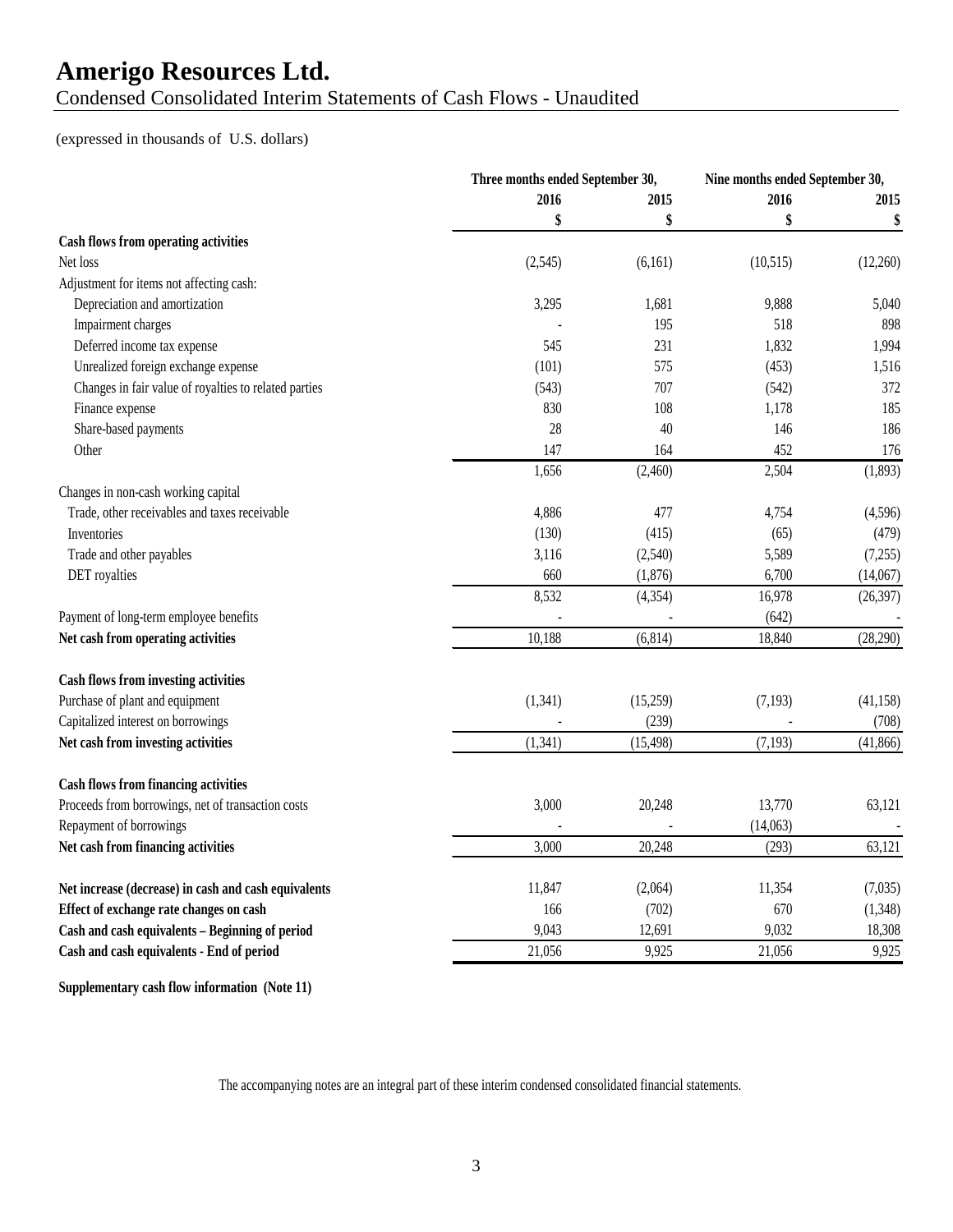Condensed Consolidated Interim Statements of Changes in Equity - Unaudited

## (expressed in thousands of U.S. dollars)

|                                   | Share capital       |               |                          |                                                        |                             |                     |  |
|-----------------------------------|---------------------|---------------|--------------------------|--------------------------------------------------------|-----------------------------|---------------------|--|
|                                   | Number of<br>shares | <b>Amount</b> | <b>Other</b><br>reserves | <b>Accumulated</b><br>other<br>comprehensive<br>income | <b>Retained</b><br>earnings | <b>Total equity</b> |  |
|                                   |                     | \$            | \$                       | \$                                                     | \$                          | \$                  |  |
| Balance - January 1, 2015         | 173,610,629         | 78,057        | 7,088                    | (2, 425)                                               | 28,773                      | 111,493             |  |
| Share-based payments              |                     |               | 186                      |                                                        |                             | 186                 |  |
| Cumulative translation adjustment |                     |               |                          | 669                                                    |                             | 669                 |  |
| Unrealized losses on investments  |                     |               |                          | (889)                                                  |                             | (889)               |  |
| Severance provision               |                     |               |                          | (3)                                                    |                             | (3)                 |  |
| Net loss                          |                     |               |                          |                                                        | (12,260)                    | (12,260)            |  |
| Balance - September 30, 2015      | 173,610,629         | 78,057        | 7,274                    | (2,648)                                                | 16,513                      | 99,196              |  |
| Share-based payments              |                     |               | 15                       |                                                        |                             | 15                  |  |
| Cumulative translation adjustment |                     |               |                          | 227                                                    |                             | 227                 |  |
| Unrealized gains on investments   |                     |               |                          | 180                                                    |                             | 180                 |  |
| Severance provision               |                     |               |                          | (51)                                                   |                             | (51)                |  |
| Net loss                          |                     |               |                          |                                                        | (4,673)                     | (4, 673)            |  |
| Balance - December 31, 2015       | 173,610,629         | 78,057        | 7,289                    | (2,292)                                                | 11,840                      | 94,894              |  |
| Balance - January 1, 2016         | 173,610,629         | 78,057        | 7,289                    | (2,292)                                                | 11,840                      | 94,894              |  |
| Share-based payments              |                     |               | 146                      |                                                        |                             | 146                 |  |
| Compensation settled with shares  | 1,071,429           | 111           |                          |                                                        |                             | 111                 |  |
| Cumulative translation adjustment |                     |               |                          | (388)                                                  |                             | (388)               |  |
| Unrealized gains on investments   |                     |               |                          | 707                                                    |                             | 707                 |  |
| Severance provision               |                     |               |                          | (26)                                                   |                             | (26)                |  |
| Net loss                          |                     |               |                          |                                                        | (10, 515)                   | (10, 515)           |  |
| Balance - September 30, 2016      | 174,682,058         | 78,168        | 7,435                    | (1,999)                                                | 1,325                       | 84,929              |  |

The accompanying notes are an integral part of these interim condensed consolidated financial statements.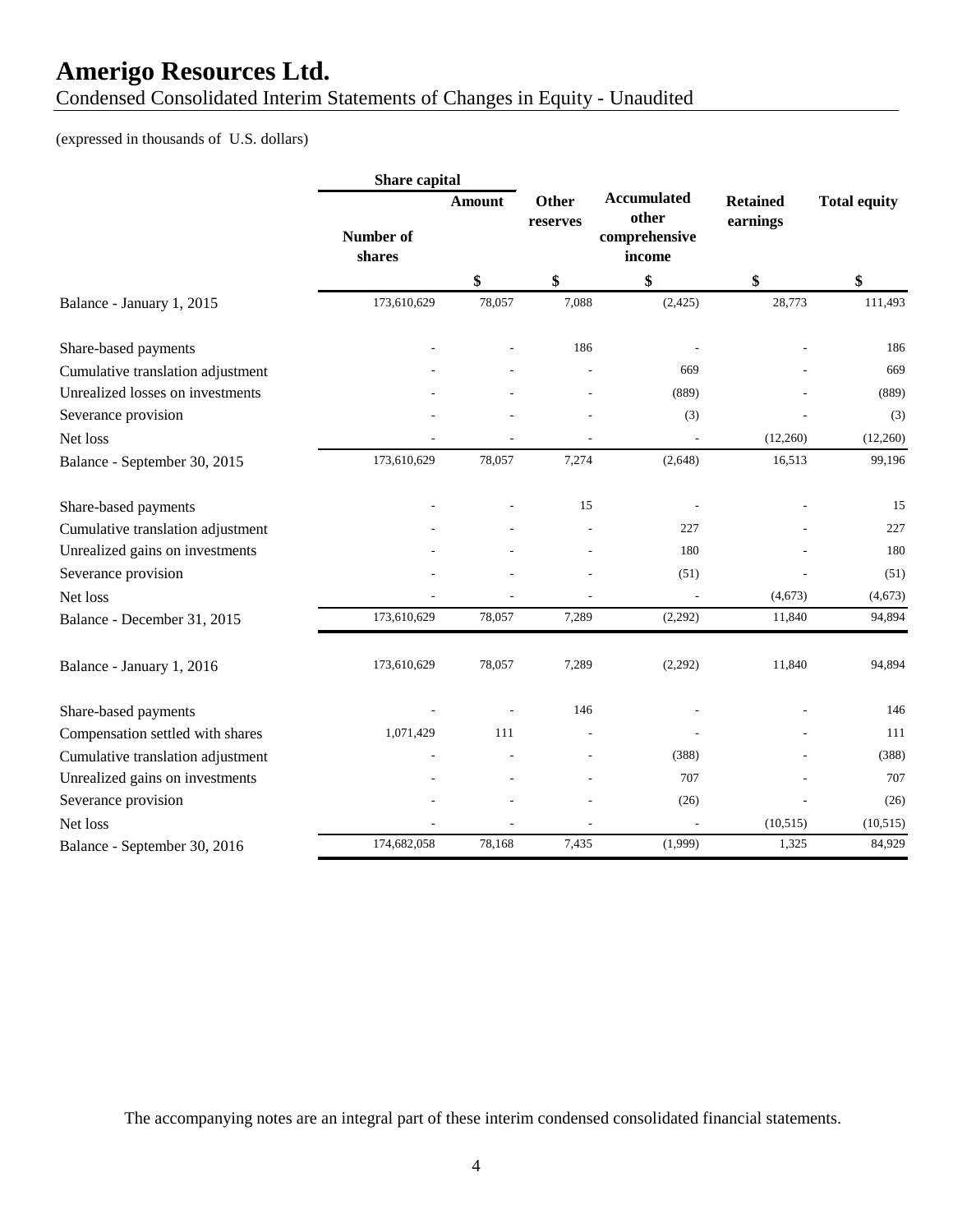Notes to the Condensed Consolidated Interim Financial Statements - Unaudited September 30, 2016

(tabular information expressed in thousands of U.S. dollars)

### **1) REPORTING ENTITY AND BASIS OF PRESENTATION**

#### a) Reporting entity

Amerigo Resources Ltd. ("Amerigo" or the "Company") is a company domiciled in Canada. Its shares are listed for trading on the Toronto Stock Exchange ("TSX") and the OTCQX stock exchange in the United States. These condensed consolidated financial statements ("interim financial statements") of the Company as at and for the three and nine months ended September 30, 2016, include the accounts of the Company and its subsidiaries (collectively the "Group").

The Group is principally engaged in the production of copper and molybdenum concentrates through its operating subsidiary Minera Valle Central S.A. ("MVC"), pursuant to a long-term contractual relationship with the El Teniente Division ("DET") of Corporación Nacional del Cobre de Chile ("Codelco") (Note 2). As of January 1, 2015, copper production from MVC is conducted under a tolling agreement with DET.

b) Statement of compliance

These interim financial statements have been prepared in accordance with International Financial Reporting Standards ("IFRS") as issued by the International Accounting Standards Board ("IASB") applicable to the preparation of interim financial statements, including IAS 34, Interim Financial Reporting. These interim financial statements do not include all the information required for a complete set of IFRS statements. However, selected notes are included to explain events and transactions that are significant to an understanding of the changes in the Company's financial position and performance since the last annual consolidated financial statements as at and for the year ended December 31, 2015.

These interim financial statements were authorised for issue by the board of directors of the Company on November 7, 2016.

c) Significant accounting policies

These interim financial statements follow the same accounting policies and methods of application as the Company's most recent annual financial statements. Accordingly, the interim financial statements should be read in conjunction with the Company's most recent annual financial statements.

### **2) AGREEMENTS WITH CODELCO'S EL TENIENTE DIVISION**

In 1991, MVC entered into a contract with DET to process the fresh tailings from El Teniente, the world's largest underground copper mine, for a term to 2021 (collectively, the "Fresh Tailings Contract"). In 2009, MVC and DET entered into an agreement to process the tailings from Colihues, one of El Teniente's historic tailings deposits (the "Colihues Contract"). In 2014 MVC and DET entered into a contract (the "Master Agreement") for the purchase by MVC of the rights to process tailings from an additional historic tailings deposit, Cauquenes, for a term to the earlier of its depletion or 2033, and extending the Fresh Tailings Contract from 2021 to 2037 and the Colihues Contract to the earlier of its depletion or 2037.

Until December 31, 2014, royalties were payable to DET in respect of copper concentrates produced by MVC. DET royalties were calculated using the average London Metal Exchange ("LME") copper price for the month of production of the concentrates, and were recorded as components of production costs.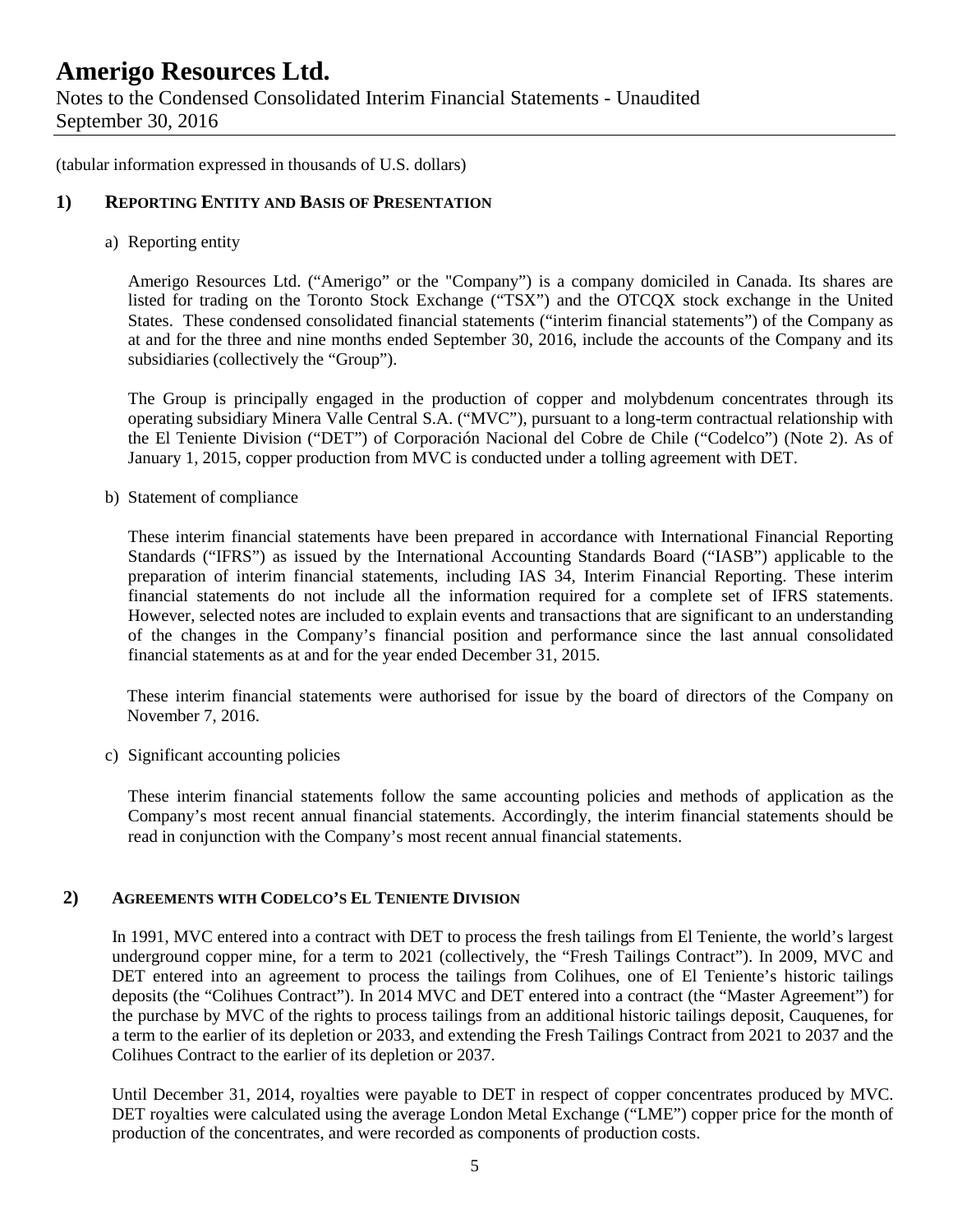(tabular information expressed in thousands of U.S. dollars)

In 2015, MVC and DET entered into a second modification to the Master Agreement which changed the legal relationship between the parties for the period from January 1, 2015 to December 31, 2022. During this period, production of copper concentrates by MVC has and will be conducted under a tolling agreement with DET. Title to the copper concentrates produced by MVC is retained by DET and MVC earns tolling revenue, calculated as gross revenue for copper produced at applicable market prices, net of notional items (treatment and refining charges, DET copper royalties and transportation costs) (Note 10). The notional DET copper royalties precisely mimic the former royalty arrangements between MVC and DET.

Notional royalties for copper concentrates produced from fresh tailings are determined through a sliding scale formula tied to copper prices ranging from \$1.95/lb (13.5%) to \$4.80/lb (28.4%).

Notional royalties for copper concentrates produced from Colihues historic tailings are determined through a sliding scale for copper prices ranging from \$0.80/lb (3%) to \$4.27lb (approximately 30%). The parties are required to review costs and potentially adjust notional royalty structures for copper production from Colihues tailings if the copper price remains below \$1.95/lb or over \$4.27/lb for three consecutive months.

Notional royalties for copper concentrates produced from Cauquenes historic tailings are determined through a sliding scale for copper prices ranging from \$1.95/lb (16%) to \$5.50/lb (39%).

MVC pays a sliding scale global molybdenum royalty for molybdenum prices between \$7.31/lb (9%) and \$40.0/lb (19.7%).

The Master Agreement contains provisions requiring the parties to meet and review cost and notional royalty/royalty structures in the event monthly average prices fall below certain ranges and projections indicate the permanence of such prices over time. The review of all notional royalty/royalty structures is to be carried out in a manner that gives priority to the viability of the Master Agreement and maintains the equilibrium of the benefits between the Parties.

The Master Agreement also contains three early exit options exercisable by DET within 2021 and every three years thereafter only in the event of changes unforeseen as of the date of the Master Agreement. The Company has currently judged the probabilities of DET exercising any of these early exit options as remote.

In 2014, DET and MVC entered into a first modification to the Master Agreement, which provided for deferral of payment of up to \$9.1 million in DET royalties in 2014. The deferred amounts were paid in full in the quarter ended March 31, 2015.

In 2015, MVC and DET entered into a second modification to the Master Agreement under which MVC's production of copper concentrates is conducted under a tolling agreement with DET -as described in preceding paragraphs- and DET provided a copper price support agreement of up to \$17.0 million (the "DET Price Support Facility"). Starting in 2015, MVC drew down \$1.0 million from the DET Price Support Facility for each month in which the average final settlement copper price to MVC was less than \$2.80/lb, up to the \$17.0 million maximum. The DET Price Support Facility bears interest at a rate of 0.6% per month and is subordinate to MVC's bank financing. At September 30, 2016, MVC had drawn down \$16.0 million from the DET Price Support Facility (December 31, 2015: \$7.0 million) (Note 6(c)), and by October 2016, MVC had drawn down the total \$17.0 million from the facility.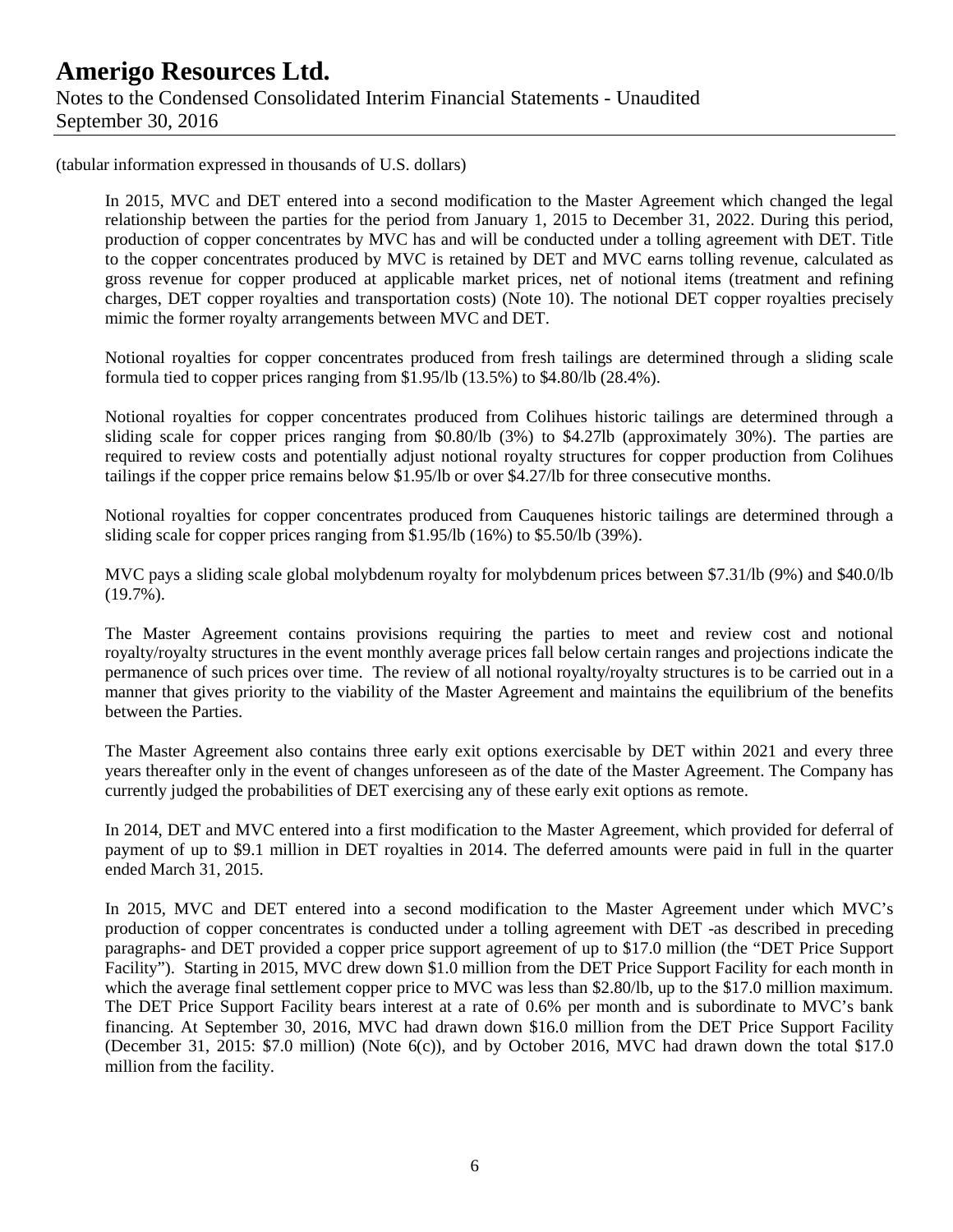(tabular information expressed in thousands of U.S. dollars)

The DET Price Support Facility is scheduled to be repaid from January 2017 to December 31, 2019 at a rate of \$1.0 million per month, provided this repayment schedule does not preclude MVC from making the semi-annual principal debt repayments described in Note 6(a). MVC does not currently anticipate making principal repayments to the DET Price Support Facility within the twelve months following September 30, 2016. MVC may repay the DET Price Support Facility in advance and without penalty, provided its bank debt holders pre-approve the advance payments.

In the quarter ended March 31, 2016, MVC and DET reached an agreement to defer DET notional copper royalty adjustments to gross revenue during a four-month period, from March to June 2016, for a total deferral of \$5.4 million, the repayment terms of which are under discussion with DET.

At September 30, 2016, the accrual for DET notional copper royalties and DET molybdenum royalties, including deferred amounts, was \$10.9 million (December 31, 2015: \$4.2 million), representing seven months of notional copper royalties and two months of molybdenum royalties (December 31, 2015: three months of notional copper royalties).

### **3) CRITICAL ACCOUNTING ESTIMATES AND JUDGEMENTS**

The preparation of interim financial statements requires management to make judgements, estimates and assumptions that affect the application of accounting policies and the reported amounts of assets and liabilities, income and expenses. Actual results may differ from these estimates.

The significant judgements made by management in applying the Company's accounting policies and the key sources of estimation uncertainty were the same as those that applied to the consolidated financial statements as at and for the year ended December 31, 2015, except as addressed below.

a) Impairment of Property, Plant and Equipment

In accordance with the Company's accounting policy, each asset or cash generating unit is evaluated at each reporting date to determine whether there are any indications of impairment. If any such indication exists, a formal estimate of recoverable amount is performed and an impairment loss is recognized to the extent that the carrying amount exceeds the recoverable amount. The recoverable amount of an asset or cash generating group of assets is measured at the higher of fair value less costs to sell and value in use.

The determination of fair value less cost to sell and value in use requires management to make estimates and assumptions about expected tolling, production and sales volumes, metals prices, mine plan estimates, operating costs, mine closure and restoration costs, future capital expenditures and appropriate discount rates for future cash flows. The estimates and assumptions are subject to risk and uncertainty, and as such there is the possibility that changes in circumstances may alter these projections and impact the recoverable amount of the assets. In such circumstances, some or all of the carrying value of the assets may be further impaired or prior impairments to carrying value may be reduced, with the impact recorded in the statement of income.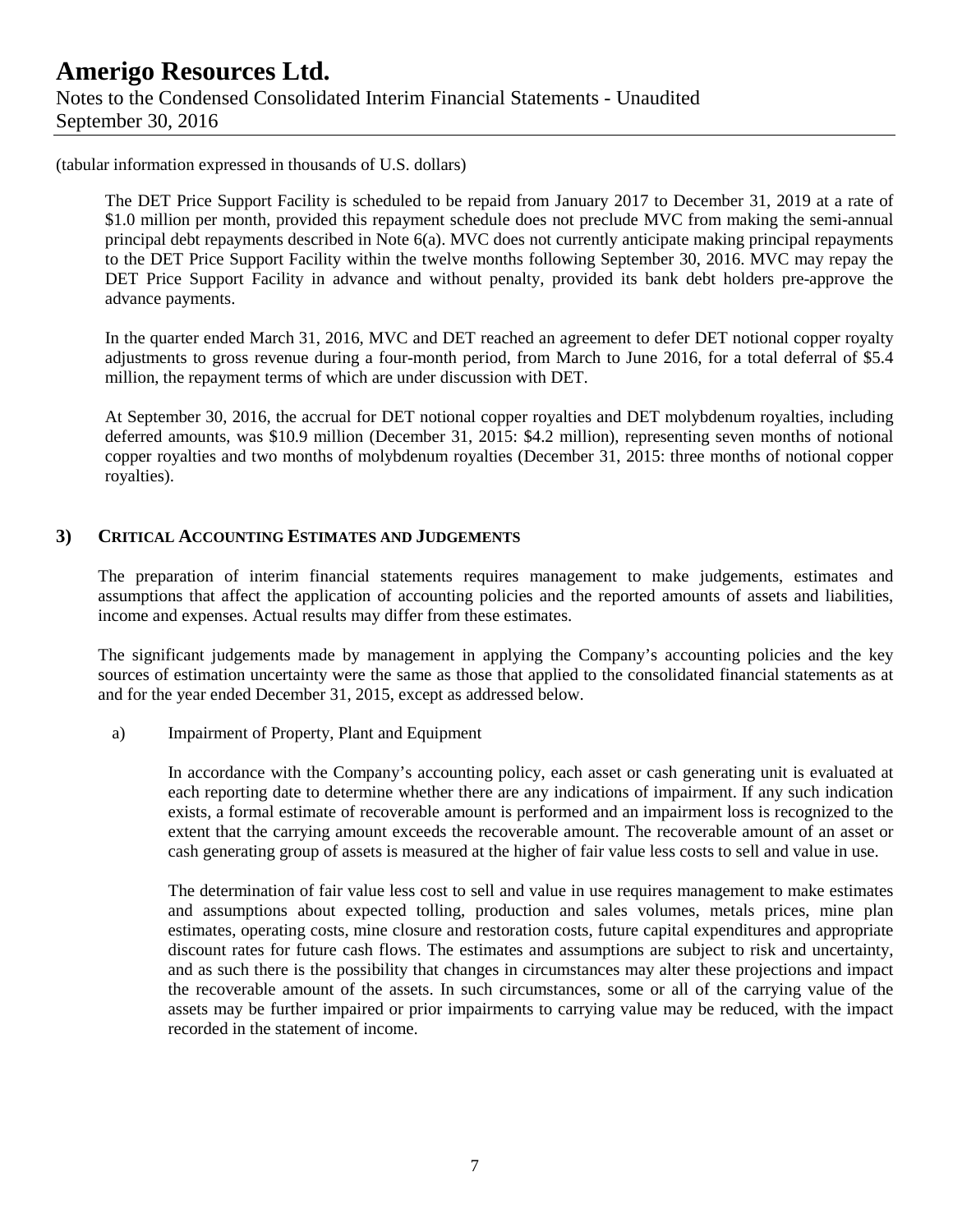(tabular information expressed in thousands of U.S. dollars)

As at September 30, 2016, management of the Company determined that low market price of copper and the continued depressed market price for the Company's shares, resulting in market capitalization for the Company below its net asset value, constituted an impairment indicator, and completed an impairment assessment for MVC that included a determination of fair value less costs to sell.

Key assumptions incorporated in the impairment model included the following:

- Copper prices (\$/lb): 2016: \$2.14; 2017: \$2.21; 2018: \$2.38; 2019: \$2.46; 2020: \$2.81; 2021 to 2037: \$3.00.
- Power costs (excluding benefit from self-generation): From 2016 to 2027 costs are per contractual estimates (2016: \$0.09774/kWh, 2017: \$0.09773/kWh, 2018 to 2037: \$0.11317/kWh).
- Operating costs based on historical costs incurred and estimated forecasts
- Tolling/production volume and recoveries as indicated in MVC's mining plan from 2016 to 2037, including processing of fresh tailings and historic tailings from the Colihues and Cauquenes deposits
- Discount rate: 7% after tax

Based on the assumptions described above, management's impairment evaluation did not result in the identification of an impairment loss as of September 30, 2016. Although management believes the estimates applied in this impairment assessment are reasonable, such estimates are subject to significant uncertainties and judgements. The Group's impairment model is very sensitive to changes in estimated metal prices and operating costs, particularly estimated power costs beyond MVC's current power contracts and operating results from the Cauquenes deposit that may differ from current projections. Changes in these variables might trigger an impairment that could be material.

An impairment charge of \$1.4 million was recognised in 2015 following a technical review of the Colihues equipment that was not expected to be used in future operations, as the recoverable amount of the equipment was less than its carrying amount.

b) Start date of Cauquenes operations

MVC commenced processing tailings from the Cauquenes deposit during September 2015 from one of the two sumps built as part of the Cauquenes phase one expansion. Construction, commissioning and testing continued to December 2015. When a project nears the end of construction, management has to exercise judgment to determine the date in which the asset was in the location and condition necessary to operate as intended by management. This date establishes the point in time at which costs cease to be capitalized unless they provide an enhancement to the economic benefits of the asset, borrowing costs cease to be capitalized, processing costs begin to stabilize, the capitalization of pre-start-up revenue ceases and depreciation of the asset commences. Management determined the appropriate start date of the Cauquenes operations to be January 1, 2016.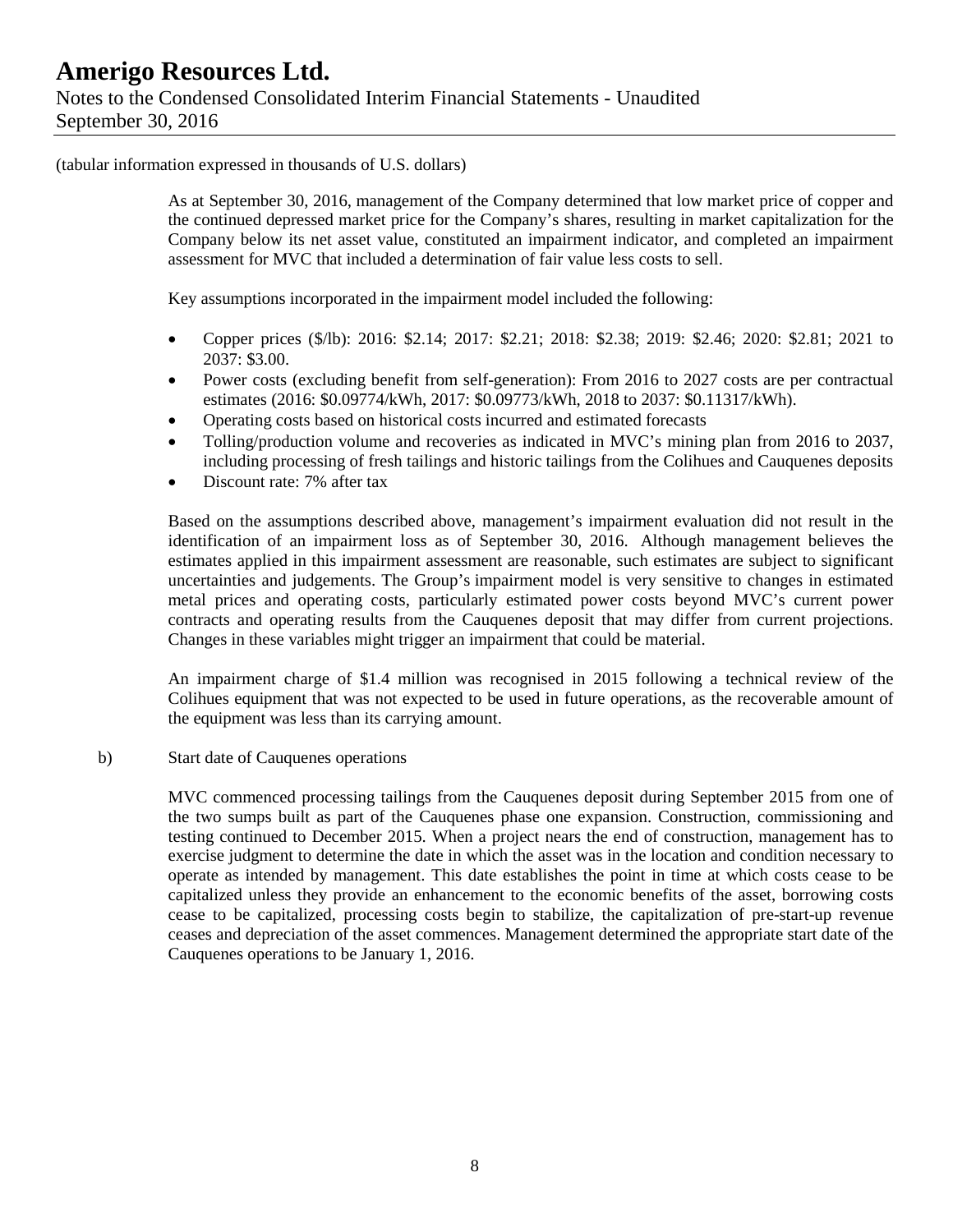Notes to the Condensed Consolidated Interim Financial Statements - Unaudited September 30, 2016

(tabular information expressed in thousands of U.S. dollars)

### **4) INVENTORIES**

|                                   | September 30,<br>2016 | December 31,<br>2015 |  |
|-----------------------------------|-----------------------|----------------------|--|
|                                   | \$                    | \$                   |  |
| Plant supplies and consumables    | 4,635                 | 4,745                |  |
| Work in progress, copper          | 2,423                 | 2,757                |  |
| Concentrate inventory, molybdenum | 49                    |                      |  |
|                                   | 7,107                 | 7,502                |  |

At September 30, 2016, copper work in progress and molybdenum concentrate inventories were valued at cost. During the nine months ended September 30, 2016 ("YTD-2016"), the Group recorded a charge of \$0.5 million in tolling costs as a result of net realizable value ("NRV") adjustments in the months in which NRV was lower than cost.

At December 31, 2015, copper work in progress inventories were valued at NRV and during the year ended December 31, 2015, the Group recorded a charge of \$1.0 million in tolling and production costs as a result of NRV adjustments in the months in which NRV was lower than cost, and a charge of \$0.2 million to tolling and production costs from writing-down the molybdenum in-circuit inventory determined not to be saleable, following MVC's decision to suspend production of molybdenum concentrates in response to low market prices. The Group also recorded a charge of \$0.1 million in tolling and production costs as a result of an impairment of specific plant and supplies consumables.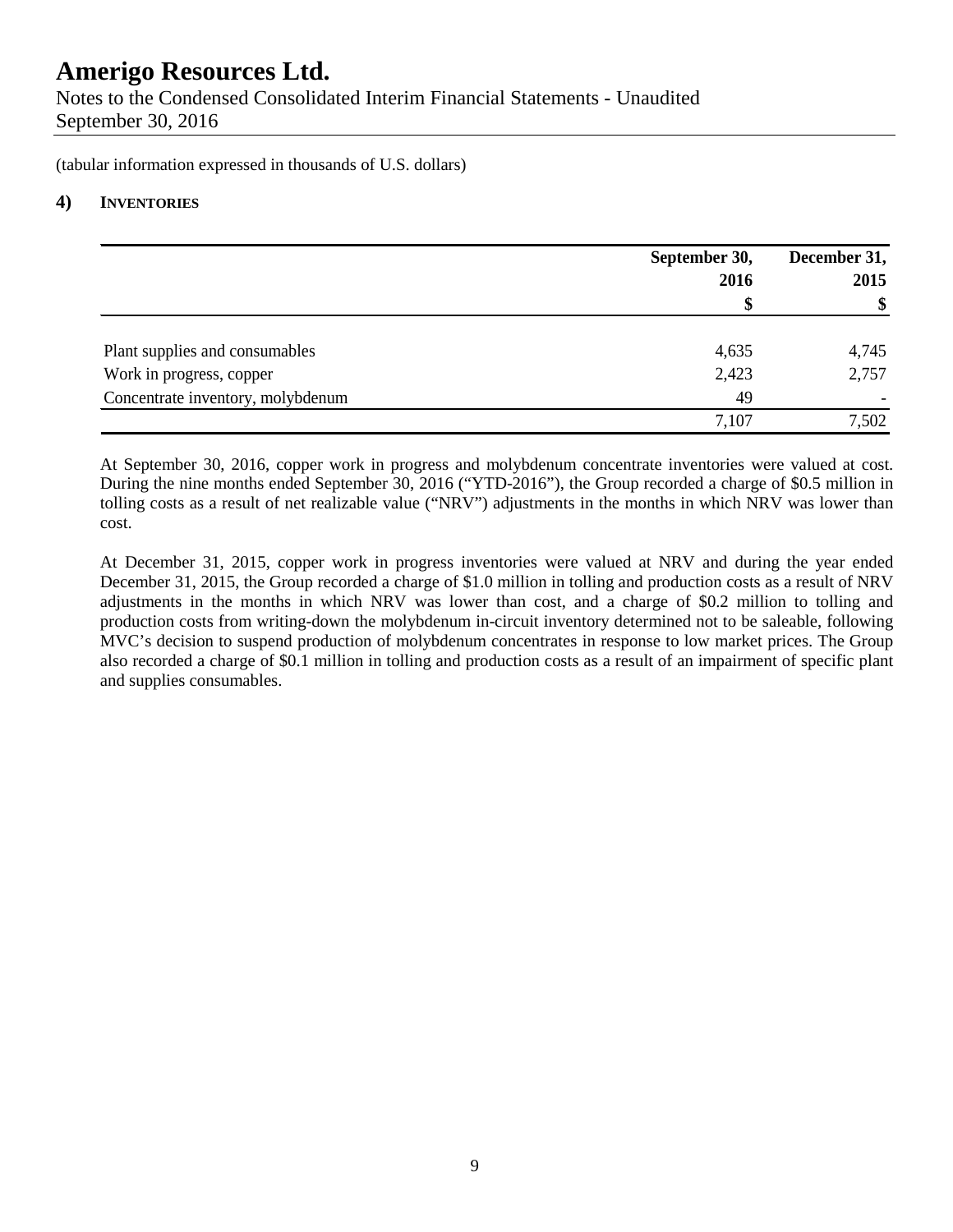Notes to the Condensed Consolidated Interim Financial Statements - Unaudited September 30, 2016

(tabular information expressed in thousands of U.S. dollars)

### **5) PROPERTY, PLANT AND EQUIPMENT**

|                                      |                | Plant and Equipment and |              |
|--------------------------------------|----------------|-------------------------|--------------|
|                                      | infrastructure | other assets            | <b>Total</b> |
|                                      | \$             | \$                      | \$           |
| Year ended December 31, 2015         |                |                         |              |
| Opening net book amount              | 111,885        | 21,474                  | 133,359      |
| <b>Exchange differences</b>          |                | (30)                    | (30)         |
| <b>Additions</b>                     | 52,257         | 3,829                   | 56,086       |
| Disposals                            |                | (23)                    | (23)         |
| Impairment (Note 3(a))               |                | (1,396)                 | (1,396)      |
| Depreciation charge                  | (4,706)        | (1,796)                 | (6,502)      |
| <b>Closing net book amount</b>       | 159,436        | 22,058                  | 181,494      |
| At December 31, 2015                 |                |                         |              |
| Cost                                 | 246,484        | 51,763                  | 298,247      |
| Accumulated depreciation             | (87,048)       | (29,705)                | (116,753)    |
| Net book amount                      | 159,436        | 22,058                  | 181,494      |
| Nine months ended September 30, 2016 |                |                         |              |
| Opening net book amount              | 159,436        | 22,058                  | 181,494      |
| <b>Exchange differences</b>          |                |                         |              |
| <b>Additions</b>                     | 21             | 4,630                   | 4,651        |
| Disposals                            |                | (63)                    | (63)         |
| Depreciation charge                  | (5,333)        | (4,367)                 | (9,700)      |
| <b>Closing net book amount</b>       | 154,124        | 22,265                  | 176,389      |
| At September 30, 2016                |                |                         |              |
| Cost                                 | 246,505        | 56,337                  | 302,842      |
| Accumulated depreciation             | (92, 381)      | (34,072)                | (126, 453)   |
| Net book amount                      | 154,124        | 22,265                  | 176,389      |

At December 31, 2015, PPE of \$84.7 million was categorized as construction in progress ("CIP") and not subject to depreciation. The CIP was put in use as of January 1, 2016.

Total interest and charges of \$2.8 million were capitalised in the year ended December 31, 2015 (YTD-2016: \$nil), and were included in PPE at December 31, 2015.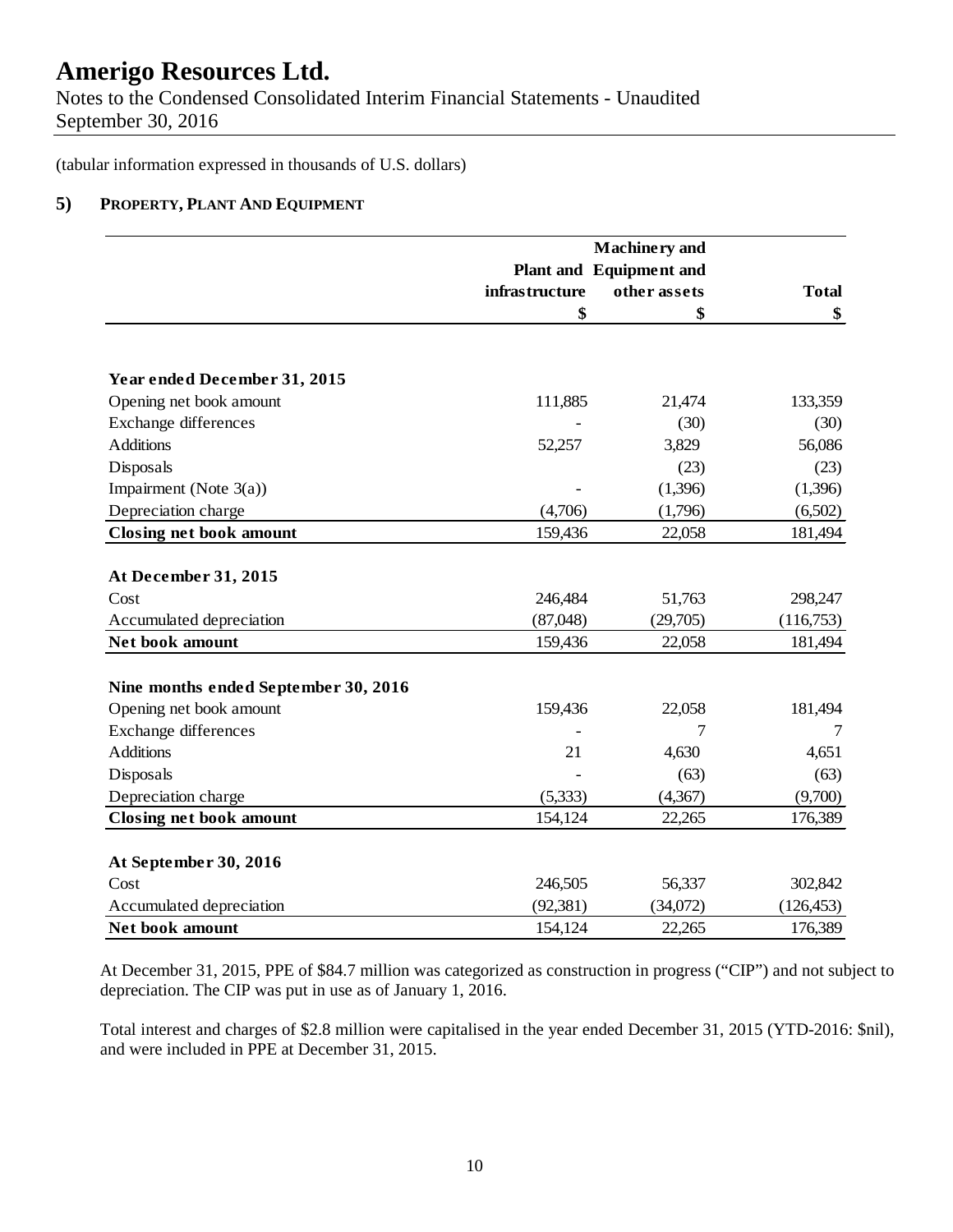Notes to the Condensed Consolidated Interim Financial Statements - Unaudited September 30, 2016

(tabular information expressed in thousands of U.S. dollars)

## **6) BORROWINGS**

|                                                       | September 30, | December 31, |
|-------------------------------------------------------|---------------|--------------|
|                                                       | 2016          | 2015         |
|                                                       | \$            | \$           |
| Cauquenes Expansion Loan (Note $6(a)$ )               | 57,665        | 57,471       |
| Cauquenes Expansion VAT Facility (Note 6(b))          |               | 8,026        |
| DET Price Support Facility (Note $6(c)$ )             | 16,793        | 7,148        |
|                                                       | 74,458        | 72,645       |
| Comprised of:                                         |               |              |
| Short-term debt and current portion of long-term debt | 11,423        | 17,964       |
| Long-term debt                                        | 63,035        | 54,681       |
|                                                       | 74,458        | 72,645       |

a) On March 25, 2015, MVC closed a bank syndicate financing with Banco Bilbao Vizcaya Argentaria ("BBVA") and Export Development Canada ("EDC") for a loan facility (the "Cauquenes Expansion Loan") of \$64.4 million for the phase one of the expansion of MVC's operations for the processing of tailings from the Cauquenes deposit. Terms of the loan include interest fixed through an interest rate swap ("IRS") at a rate of 5.81% per annum (to be reduced to 5.56% per annum once MVC meets the completion criteria set in the Cauquenes Expansion Loan) for 75% of the facility. The remaining 25% of the facility is subject to a variable rate based on the US Libor 6-month rate, which at September 30, 2016 was 4.67% per annum (and would be 4.42% per annum after meeting the completion criteria).

MVC incurred due diligence, bank fees and legal costs of \$2.4 million, recognized as transaction costs that are being amortized over the term of the loan using the effective interest rate method.

Interest is paid semi-annually starting on June 30, 2015. The Cauquenes Expansion Loan has a maximum repayment term of 6 years consisting of 12 equal semi-annual principal payments of \$5.4 million, commencing on June 30, 2016. The repayment term may be shortened without penalty in accordance with the provisions of the Cauquenes Expansion Loan.

The balance of the loan (net of transaction costs) at September 30, 2016 was \$57.7 million (December 31, 2015: \$57.5 million).

MVC has provided security for the Cauquenes Expansion Loan in the form of a charge on all of MVC's assets, and MVC is subject to bank covenants (current ratio, tangible net worth and debt service coverage ratio) measured semi-annually starting on December 31, 2015. At June 30, 2016, MVC was in compliance with the tangible net worth ratio (\$95.0 million), and received waivers from BBVA and EDC in respect of noncompliance with the current ratio (requirement of 1.0) and debt service coverage ratio (requirement of 1.2).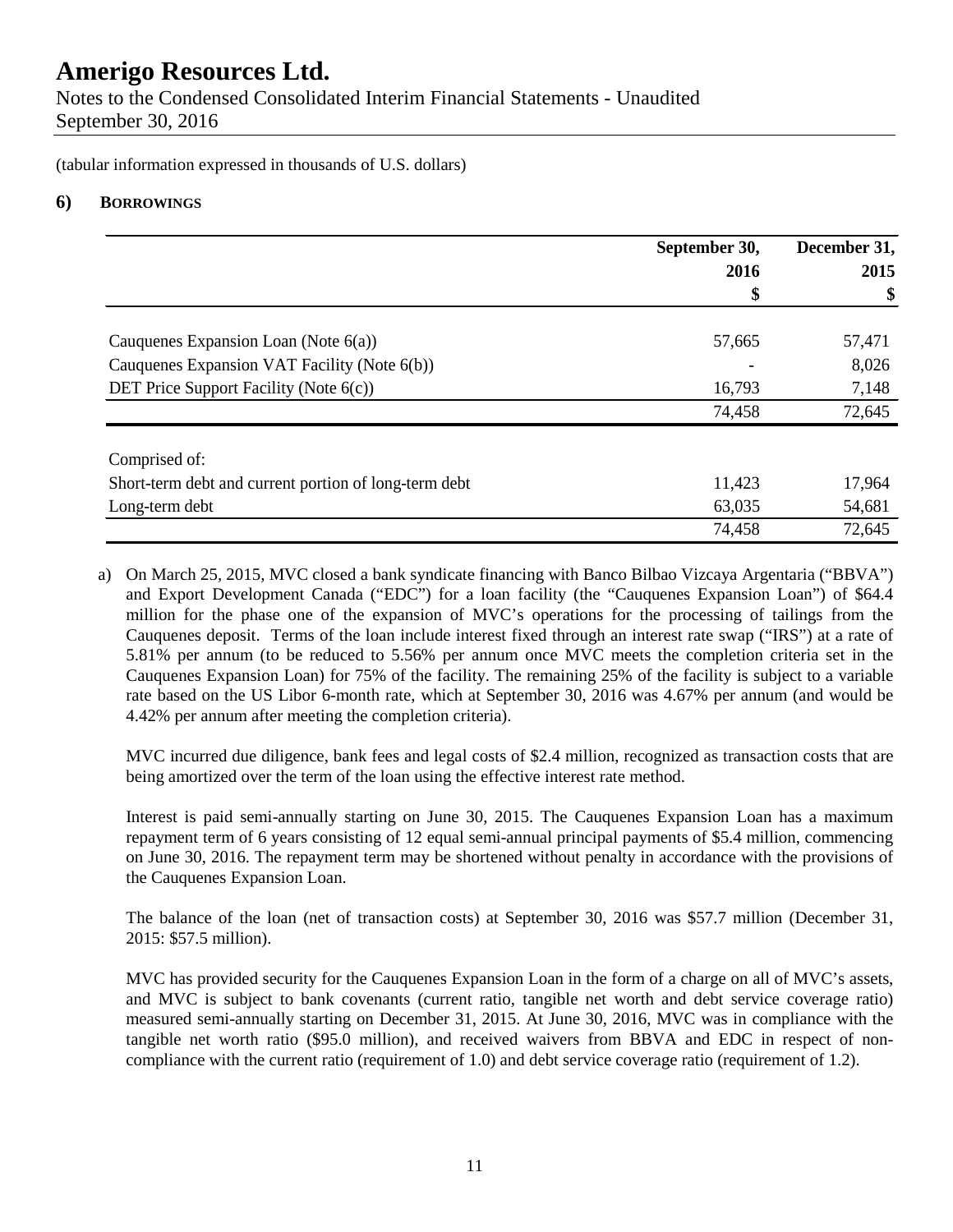(tabular information expressed in thousands of U.S. dollars)

MVC had a requirement to fund a debt service reserve account ("DSRA") for an estimated amount of \$7.5 million from the proceeds of the final disbursement from the Cauquenes Expansion Loan. BBVA and EDC waived the final disbursement funding requirement and deferred funding of the DSRA to the second half of 2016. At September 30, 2016, the DSRA was fully funded with \$7.5 million. The funds in the DSRA must be used to: /i/ pay the principal and interest of the Cauquenes Expansion Loan and the amounts owing under the IRS if MVC has insufficient funds to make these payments and /ii/ fund MVC's operating expenses. If it becomes necessary to fund MVC's operations with funds from the DSRA, MVC must replenish into the DSRA at each month the funds necessary to maintain a balance equal to one hundred percent of the sum of the principal and interest pursuant to the Cauquenes Expansion Loan and the IRS that are payable in respect of the following six months.

Concurrently with the Cauquenes Expansion Loan, MVC entered into an IRS with BBVA to fix 75% of the interest payable on that facility. On September 30, 2016, the fair value of the IRS was determined to be \$0.6 million, with a short-term portion of \$0.1 million and a long-term portion of \$0.5 million. The interest rate swap has a term to December 27, 2018.

- b) On March 25, 2015, MVC entered into a Chilean Peso 5,700.0 million facility (approximately \$9.0 million at the loan grant date) with BBVA to finance the value-added tax incurred by MVC in connection with the Cauquenes phase one expansion (the "VAT Facility"). The VAT Facility was repaid in full on June 30, 2016.
- c) The Group secured \$30.0 million in additional credit facilities, including the \$17.0 million DET Price Support Facility described in Note 2, and a \$13.0 million standby line of credit from three Amerigo shareholders. The standby line of credit had an original availability date to March 25, 2016 and was extended to March 25, 2017. Amounts drawn from the standby line of credit, if any, will be repaid in the amounts and at such times as permitted under the terms and conditions of the Cauquenes Expansion Loan. All obligations arising from the standby line of credit are to be paid in full on or before the date that is the earlier of December 31, 2019 and the one-year anniversary of the date in which MVC has paid in full all amounts due and owing under the Cauquenes Expansion Loan. No security was provided in connection with these facilities. At September 30, 2016, \$16.0 million had been drawn from the DET Price Support Facility (December 31, 2015: \$7.0 million) and no funds had been drawn from the standby line of credit. The Group incurred an annual commitment fee of \$0.1 million in respect of the standby line of credit in each of YTD-2016 and YTD-2015.

## **7) RELATED PARTY TRANSACTIONS**

### a) Royalty Derivative to Related Parties

Amerigo holds its interest in MVC through Amerigo International Holdings Corp. ("Amerigo International").

Amerigo International is wholly-owned by the Company except for certain outstanding Class A shares which are owned indirectly by the Company's Chairman, an associate of the Chairman and a former director of the Company. The Class A shares were issued as part of a tax-efficient structure for the payment of the royalty (the "Royalty") granted in exchange for the transfer to the Company of an option to purchase MVC.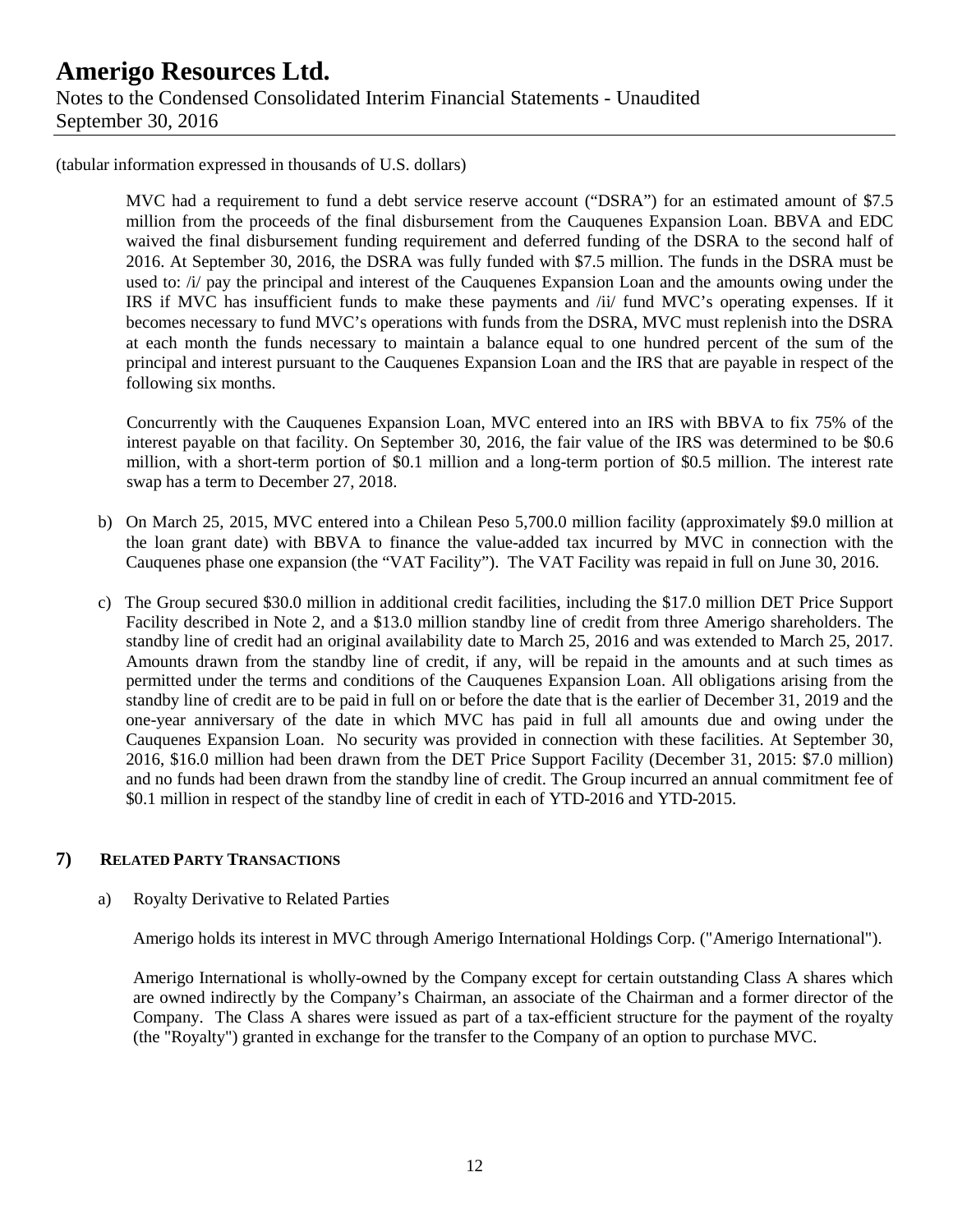(tabular information expressed in thousands of U.S. dollars)

In accordance with the articles of Amerigo International, the holders of the Class A shares are not entitled to any dividend or to other participation in the profits of Amerigo International, except for a total royalty dividend, if declared by the directors of Amerigo International, in an amount equal to the amount of the Royalty.

The Royalty is calculated as follows:

- \$0.01 for each pound of copper equivalent produced from El Teniente tailings by MVC or any successor entity to MVC if the price of copper is under \$0.80/lb, or
- \$0.015 for each pound of copper equivalent produced from El Teniente tailings by MVC or any successor entity to MVC if the price of copper is \$0.80/lb or more.

In the quarter ended March 31, 2016, the Group and the Class A shareholders entered into an agreement to defer payment of the Royalty derived from Cauquenes production (the "Cauquenes Royalty) with effect from January 15, 2016 to February 27, 2017 (the "Deferral Termination Date"). The Cauquenes Royalty that is deferred and which remains unpaid at the Deferral Termination Date will be increased by the amount of \$0.005 per pound. At September 30, 2016, the incremental royalty resulting from this agreement was \$0.1 million.

The Royalty is a derivative financial instrument. This liability is measured at fair value, with changes in fair value recorded in profit for the period. The fair value of the liability at September 30, 2016 and December 31, 2015 was \$8.9 million, with a current portion of \$1.5 million (December 31, 2015: \$0.9 million) and a longterm portion of \$7.4 million (December 31, 2015: \$8.0 million).

The Royalty is paid as a royalty dividend on the Class A shares of Amerigo International. During YTD-2016, royalties totalling \$0.7 million were paid or accrued to the Class A shareholders (nine months ended September 30, 2015 ("YTD-2015"): \$0.4 million). At September 30, 2016, \$0.6 million of this amount remained payable (December 31, 2015: \$0.1 million).

The royalty derivative to related parties includes the royalty dividends described above and changes in fair value of the derivative. The fair value of the derivative decreased \$0.5 million in YTD-2016 (YTD-2015: increased by \$0.4 million), for a total royalty derivative expense of \$0.2 million (YTD-2015: expense of \$0.8 million).

b) Purchases of Goods and Services

The Company's related parties consist of companies owned by executive officers and directors, as follows:

Nature of Transactions

Zeitler Holdings Corp. Management Delphis Financial Strategies Inc. Management Michael J. Kuta Law Corporation <sup>1</sup> and 1 and 2 Management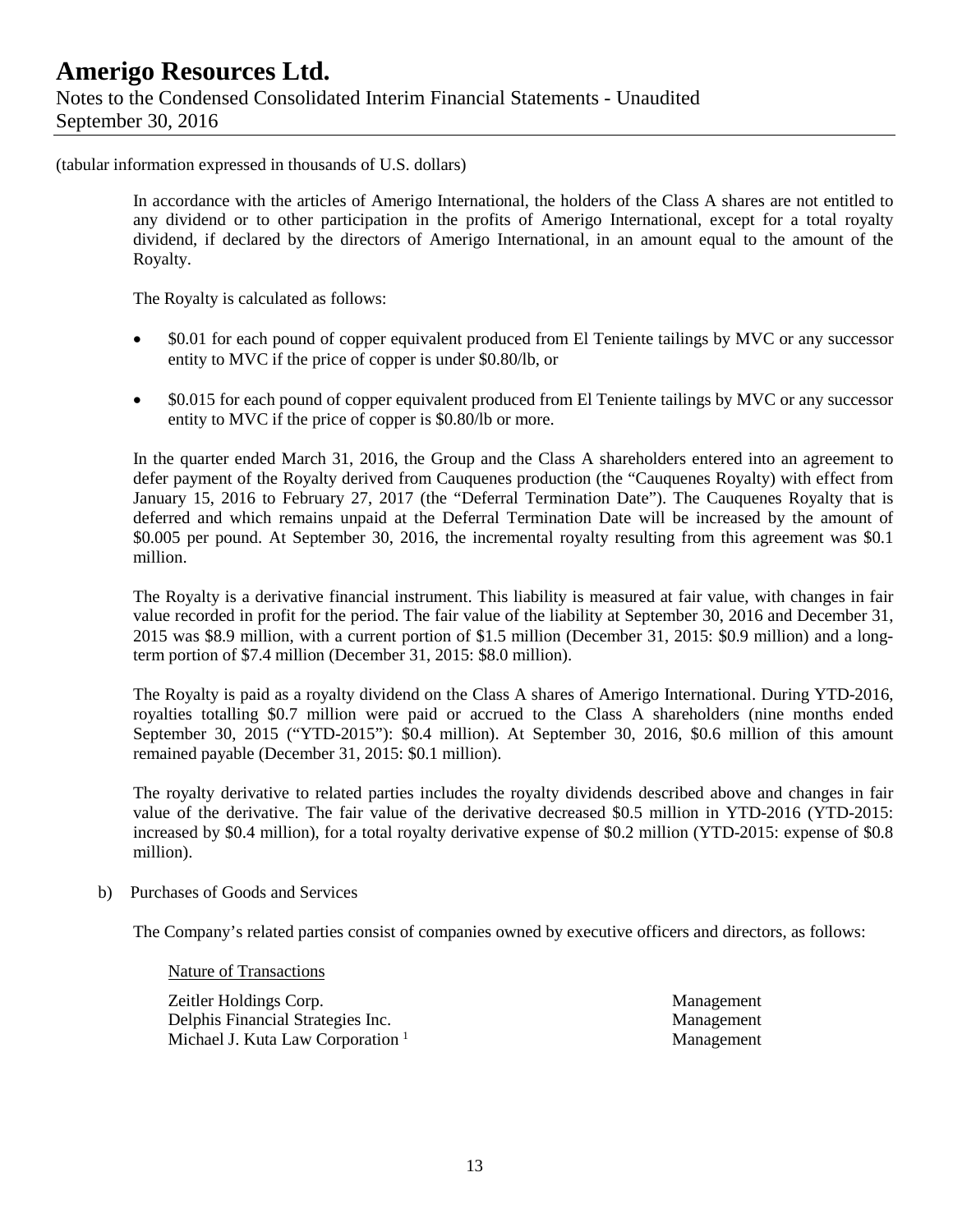#### (tabular information expressed in thousands of U.S. dollars)

<sup>1</sup> A law corporation controlled by Michael J. Kuta, former General Counsel and Corporate Secretary of the Company, in respect of YTD-2015.

The Group incurred the following fees with companies owned by executive officers and directors and in respect of salaries paid to officers. Transactions have been measured at the exchange amount which is determined on a cost recovery basis.

|                              | <b>YTD-2016</b> | <b>YTD-2015</b> |
|------------------------------|-----------------|-----------------|
|                              |                 | ጡ<br>۰D.        |
| Salaries and management fees | 682             | 756             |

#### c) Key Management Compensation

The remuneration of directors and other members of key management during the nine months ended September 30, 2016 and 2015 was as follows:

|                                | <b>YTD-2016</b> | <b>YTD-2015</b> |  |
|--------------------------------|-----------------|-----------------|--|
|                                |                 | \$              |  |
| Management and directors' fees | 842             | 1,020           |  |
| Share-based payments           | 146             | 181             |  |
|                                | 988             | 1,201           |  |

Share-based payments are the fair value of options vested to directors and key management personnel.

d) The Group has a \$13.0 million standby line of credit from three Amerigo shareholders (Note 6(c)).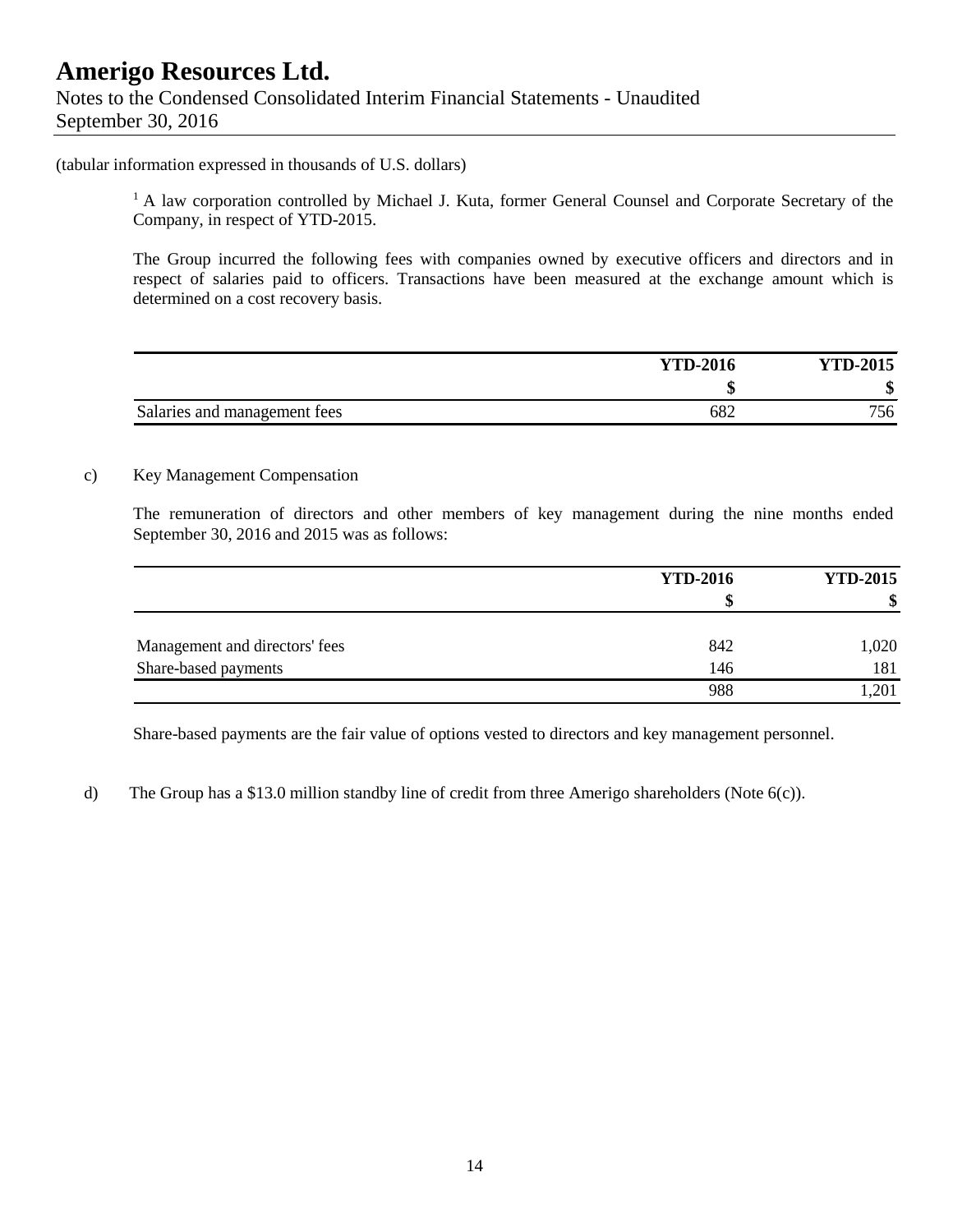Notes to the Condensed Consolidated Interim Financial Statements - Unaudited September 30, 2016

(tabular information expressed in thousands of U.S. dollars)

### **8) EQUITY**

a) Share Capital

Authorised share capital consists of an unlimited number of common shares without par value.

#### b) Share Options

A total of 3,350,000 options were granted in YTD- 2016 (year ended December 31, 2015: 1,850,000 options), with a weighted average fair value estimated at Cdn\$0.06 (2015: Cdn\$0.14) per option at the grant date based on the Black-Scholes option-pricing model using the following assumptions:

|                                 | 2016   | 2015   |
|---------------------------------|--------|--------|
|                                 | \$     | \$     |
| Weighted average share price    | 0.14   | 0.37   |
| Weighted average exercise price | 0.14   | 0.37   |
| Dividend yield                  | 0%     | 0%     |
| Risk free interest rate         | 0.60%  | 0.65%  |
| Pre-vest forfeiture rate        | 0%     | 0%     |
| Expected life (years)           | 4.27   | 4.12   |
| Expected volatility             | 54.96% | 46.87% |

### Outstanding share options:

|                        |              | September 30, 2016 |              | December 31, 2015 |  |
|------------------------|--------------|--------------------|--------------|-------------------|--|
|                        |              | Weighted           |              | Weighted          |  |
|                        |              | average            |              | average           |  |
|                        |              | exercise           |              | exercise          |  |
|                        | <b>Share</b> | price              | <b>Share</b> | price             |  |
|                        | options      | $Cdn$ \$           | options      | $Cdn$ \$          |  |
| At start of the period | 12,450,000   | 0.73               | 13,765,000   | 0.78              |  |
| Expired                | (3,200,000)  | 1.28               | (3,165,000)  | 0.70              |  |
| Granted                | 3,350,000    | 0.14               | 1,850,000    | 0.37              |  |
| At end of the period   | 12,600,000   | 0.44               | 12,450,000   | 0.73              |  |
| Vested and exercisable | 11,762,500   | 0.46               | 12,450,000   | 0.73              |  |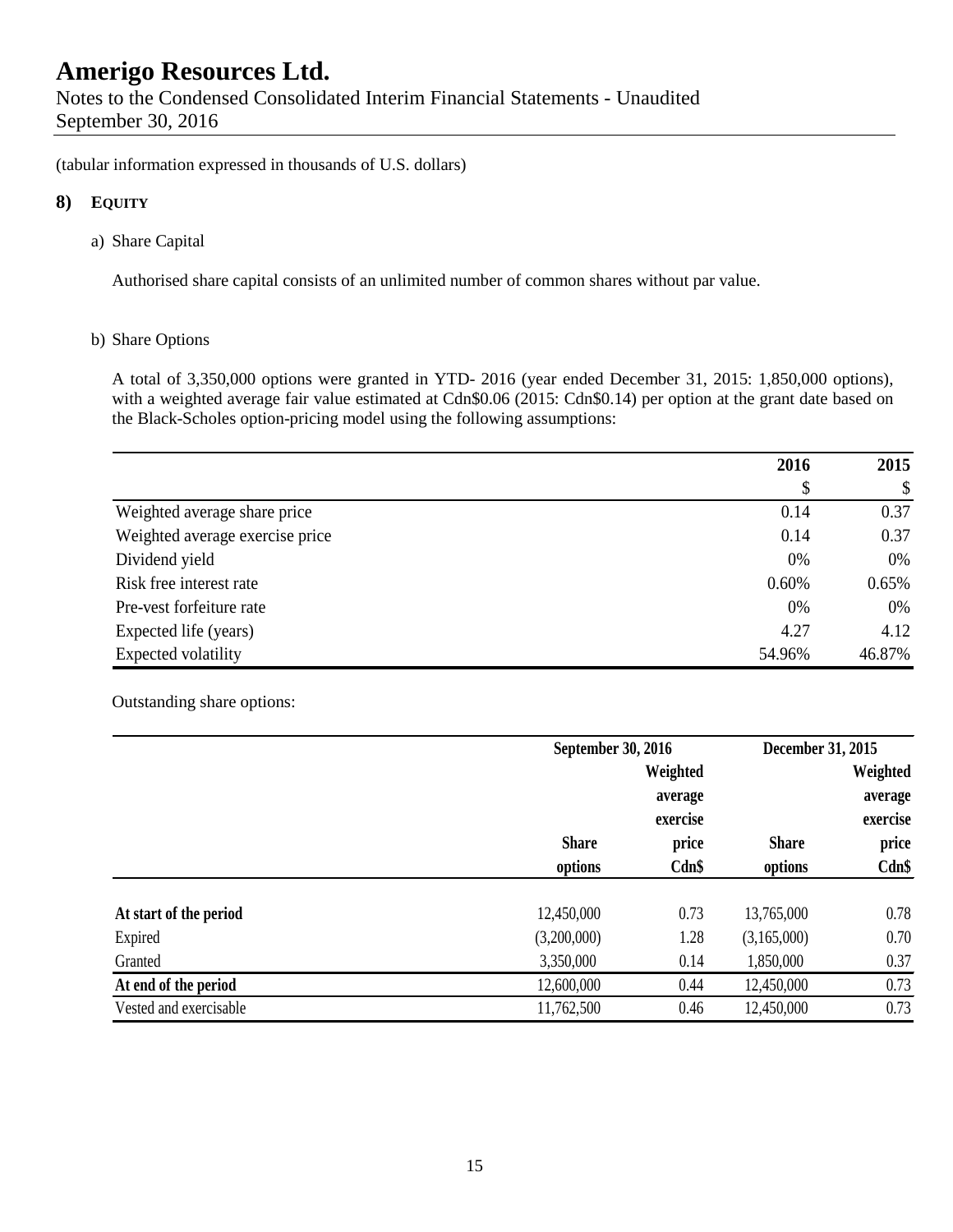#### (tabular information expressed in thousands of U.S. dollars)

Information relating to share options outstanding at September 30, 2016 is as follows:

|               |            |                     |                    |                |                | Weighted    |
|---------------|------------|---------------------|--------------------|----------------|----------------|-------------|
|               |            |                     |                    | Weighted       |                | Average     |
|               |            |                     |                    | average        | Weighted       | remaining   |
|               |            |                     |                    | exercise price | average        | life        |
|               |            |                     |                    | <sub>on</sub>  | exercise price | of          |
| Outstanding   |            | <b>Vested share</b> |                    | outstanding    | on vested      | outstanding |
| share options |            | options             | <b>Price range</b> | options        | options        | options     |
|               |            |                     | Cdn\$              | Cdn\$          | Cdn\$          | (years)     |
|               |            |                     |                    |                |                |             |
|               | 3,350,000  | 2,512,500           | $0.14 - 0.26$      | 0.14           | 0.14           | 4.42        |
|               | 1,850,000  | 1,850,000           | $0.27 - 0.40$      | 0.37           | 0.37           | 3.50        |
|               | 3,500,000  | 3,500,000           | $0.41 - 0.48$      | 0.44           | 0.44           | 2.61        |
|               | 3,900,000  | 3,900,000           | $0.49 - 0.77$      | 0.73           | 0.73           | 0.48        |
|               | 12,600,000 | 11,762,500          |                    | 0.44           | 0.48           | 2.56        |

Further information about share options is as follows:

| <b>YTD-2016</b>                      | <b>YTD-2015</b> |
|--------------------------------------|-----------------|
|                                      |                 |
| Total compensation recognized<br>146 | 186             |

### **9) SEGMENT INFORMATION**

Operating segments are based on the reports reviewed by the board of directors that are used to make strategic decisions. The Group has one operating segment, the production of copper concentrates under a tolling agreement with DET (Note 2), with the production of molybdenum concentrates as a by-product.

The geographic distribution of non-current assets is as follows:

|        |               | Property, plant and equipment |               |              |
|--------|---------------|-------------------------------|---------------|--------------|
|        | September 30, | December 31,                  | September 30, | December 31, |
|        | 2016          | 2015                          | 2016          | 2015         |
| Chile  | 176,195       | 181,353                       | 5,747         | 5,920        |
| Canada | 194           | 141                           | -             |              |
|        | 176,389       | 181,494                       | 5,747         | 5,920        |

All of the Group's revenue originates in Chile. In YTD-2016, the Group's revenue from one customer represented 100% of reported revenue (2015: 99%).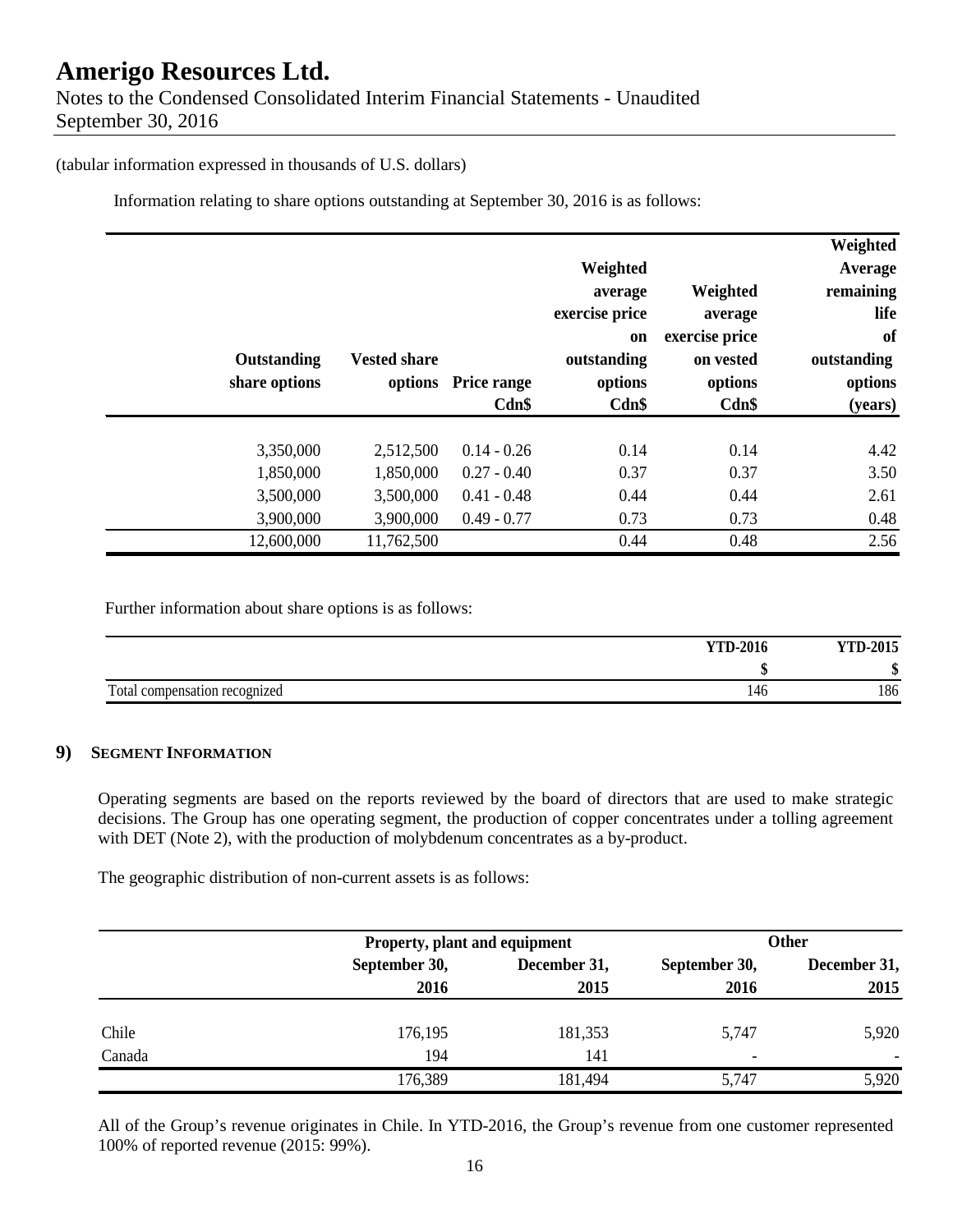Notes to the Condensed Consolidated Interim Financial Statements - Unaudited September 30, 2016

(tabular information expressed in thousands of U.S. dollars)

## **10) EXPENSES BY NATURE**

a) General and administration expenses consist of the following:

|                                            | Q3-2016 | <b>O3-2015</b> | <b>YTD-2016</b> | <b>YTD-2015</b> |
|--------------------------------------------|---------|----------------|-----------------|-----------------|
| Office and general expenses                | (278)   | (239)          | (672)           | (682)           |
| Salaries, management and professional fees | (346)   | (387)          | (1,258)         | (1, 416)        |
| Share-based payment compensation           | (28)    | (40)           | (146)           | (186)           |
|                                            | (652)   | (666)          | (2,076)         | (2, 284)        |

## b) Other (expenses) gains consist of the following:

|                                 | Q3-2016<br>\$            | Q3-2015 | <b>YTD-2016</b> | <b>YTD-2015</b><br>\$ |
|---------------------------------|--------------------------|---------|-----------------|-----------------------|
| Foreign exchange (expense) gain | (113)                    | (553)   | 837             | (1, 479)              |
| Impairment charge               | $\overline{\phantom{a}}$ | (194)   |                 | (279)                 |
| Other gains                     | 96                       | 23      | 222             | 127                   |
|                                 | 17)                      | (724)   | 1,059           | (1,631)               |

c) Royalty derivative to related parties expense (recovery) consists of the following:

|                                              | Q3-2016 | O3-2015 | <b>YTD-2016</b> | <b>YTD-2015</b> |
|----------------------------------------------|---------|---------|-----------------|-----------------|
| Royalties to related parties                 | (289)   | (118)   | (766)           | (380)           |
| Fair value adjustments to royalty derivative | 543     | (708)   | 542             | (372)           |
|                                              | 254     | (826)   | (224)           | (752)           |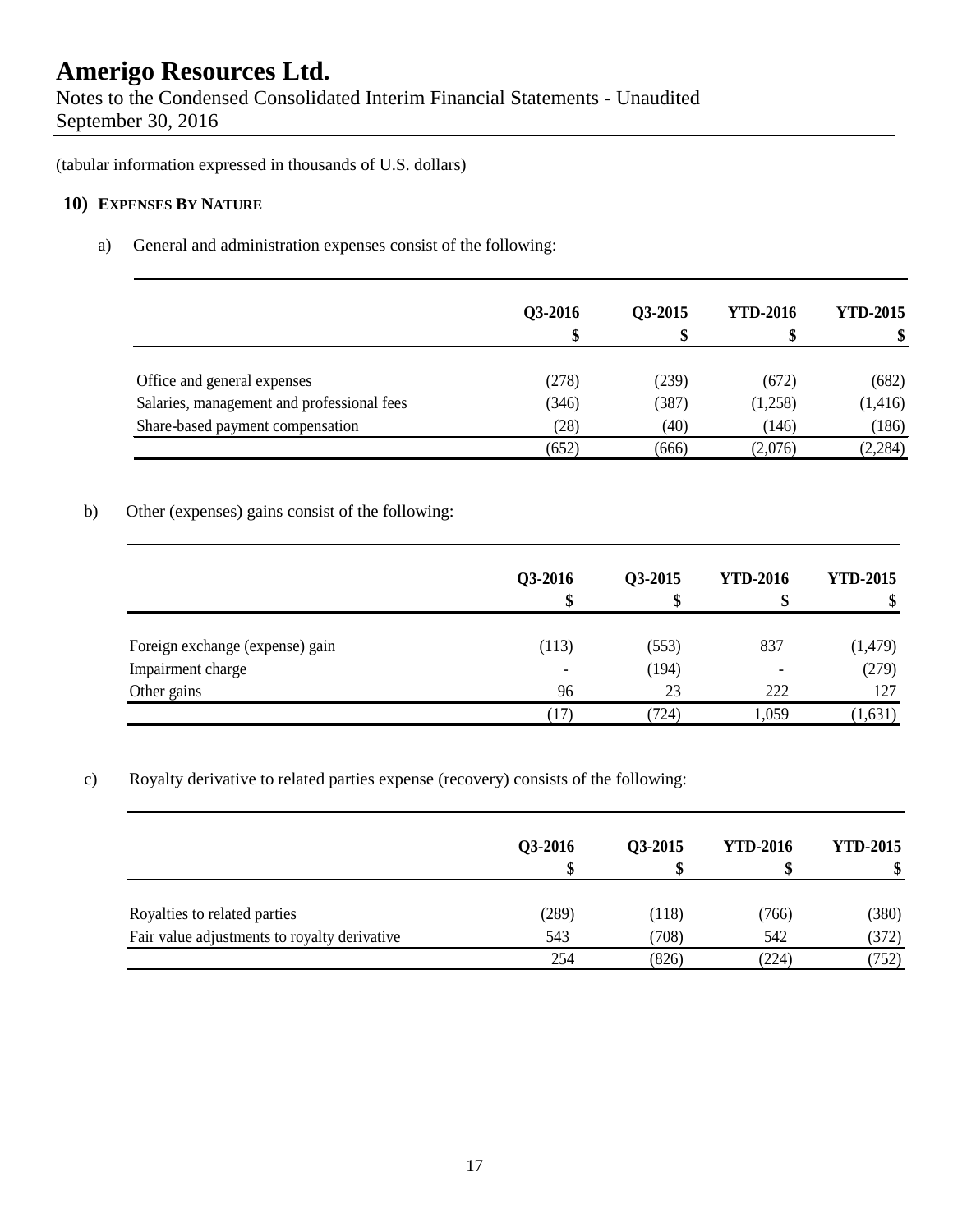Notes to the Condensed Consolidated Interim Financial Statements - Unaudited September 30, 2016

(tabular information expressed in thousands of U.S. dollars)

### d) Finance expense consists of the following:

|                                          | Q3-2016 | Q3-2015 | <b>YTD-2016</b> | <b>YTD-2015</b> |
|------------------------------------------|---------|---------|-----------------|-----------------|
| Finance, commitment and interest charges | (1,108) | (127)   | (4,007)         | (755)           |
| Interest rate swap                       | 135     | (108)   | 157             | (185)           |
|                                          | (973)   | (235)   | (3,850)         | (940)           |

### **11) SUPPLEMENTARY CASH FLOW INFORMATION**

|                                                                           | <b>YTD-2016</b> | <b>YTD-2015</b> |
|---------------------------------------------------------------------------|-----------------|-----------------|
|                                                                           | \$              | \$              |
| a) Cash and cash equivalents are comprised of:                            |                 |                 |
| Cash at bank and on hand - operating accounts                             | 13,299          | 8,811           |
| Cash held in a debt service reseve account (Note $6(a)$ )                 | 7,500           |                 |
| Short-term bank deposits                                                  | 257             | 221             |
|                                                                           | 21,056          | 9,032           |
| Interest and taxes paid<br>(b)                                            |                 |                 |
| Interest paid                                                             | 1,981           | 626             |
| Income taxes paid                                                         | 799             | 981             |
| (c) Other                                                                 |                 |                 |
| (Decrease) increase in accounts payable related to the acquisition of PPE | (2,606)         | 1,012           |
| Cash paid during the period for royalty dividends to related parties      | 260             | 400             |

## **12) FAIR VALUE MEASUREMENT**

Certain of the Group's financial assets and liabilities are measured at fair value on a recurring basis and classified in their entirety based on the lowest level of input that is significant to the fair value measurement. The fair value hierarchy has three levels that prioritize the inputs to valuation techniques used to measure fair value, with Level 1 inputs having the highest priority. The levels and valuation techniques used to value the Group's financial assets and liabilities are the following:

• Level 1 – Unadjusted quoted prices in active markets for identical assets and liabilities that the Company can access at the measurement date. The Group values its investments using quoted market prices in active markets.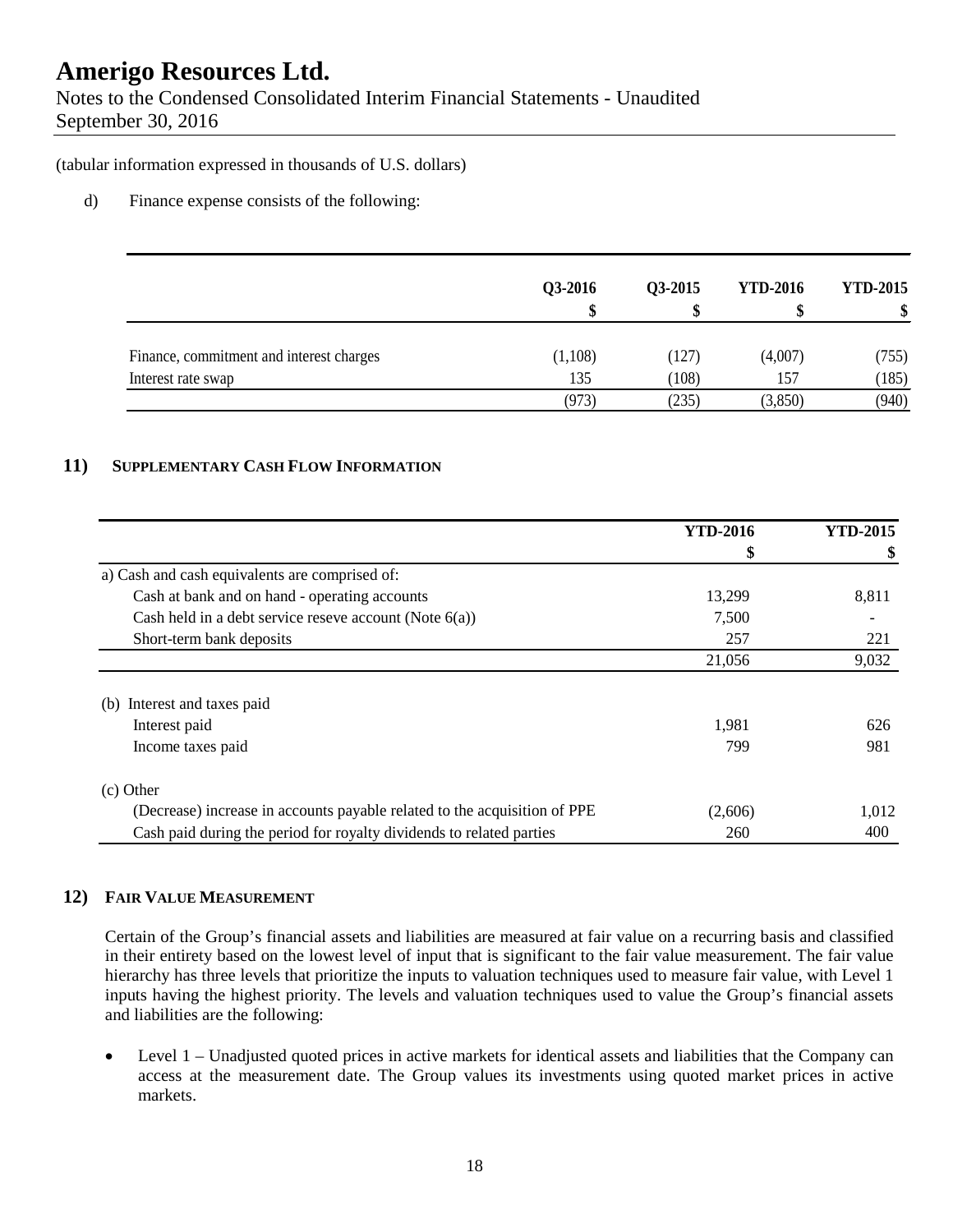(tabular information expressed in thousands of U.S. dollars)

- Level  $2$  Inputs other than quoted prices included within Level 1 that are observable for the asset or liability directly or indirectly. The Group's copper and molybdenum trade receivables are embedded derivatives in circumstances when the value of these receivables changes as underlying commodity market prices vary. The fair values of these receivables are adjusted each reporting period by reference to forward market prices and changes in fair value are recorded as a component of revenue.
- Level 3 Significant unobservable inputs that are not based on observable market data. The Company includes the royalty derivative to related parties in Level 3 of the fair value hierarchy because it is not tradable or associated with observable price transparency. Management reviews the fair value of this derivative on a quarterly basis based on management's best estimates, which are unobservable inputs. Fair value is calculated by applying the discounted cash flow approach on a valuation model that considers the present value of the net cash flows expected to be paid as royalties to related parties (Note 7(a)). The Company has also included the interest rate swap in Level 3 of the fair value hierarchy due to the lack of observable market quotes on this instrument. The fair value of the interest rate swap was determined with the assistance of third parties who performed a discounted cash flow valuation based on a forward interest rate curve.

|                                       | Level 1 | Level 2 | Level 3  | <b>Total</b> |
|---------------------------------------|---------|---------|----------|--------------|
|                                       | \$      | \$      | \$       | \$           |
| September 30, 2016                    |         |         |          |              |
| Investments                           | 1,699   |         |          | 1,699        |
| Trade and other receivables           |         | 3,132   |          | 3,132        |
| Interest rate swap                    |         |         | (555)    | (555)        |
| Royalty derivative to related parties |         |         | (8, 853) | (8, 853)     |
|                                       | 1,699   | 3,132   | (9,408)  | (4,577)      |
|                                       | Level 1 | Level 2 | Level 3  | <b>Total</b> |
|                                       | \$      | \$      | \$       | \$           |
| December 31, 2015                     |         |         |          |              |
| Investments                           | 992     |         |          | 992          |
| Trade and other receivables           |         | 911     |          | 911          |
| Interest rate swap                    |         |         | (711)    | (711)        |
| Royalty derivative to related parties |         |         | (8,890)  | (8,890)      |
|                                       | 992     | 911     | (9,601)  | (7,698)      |

At September 30, 2016, a 10% increase or decrease in provisional copper prices would result in price-driven revenue settlement adjustments of \$3.3 million.